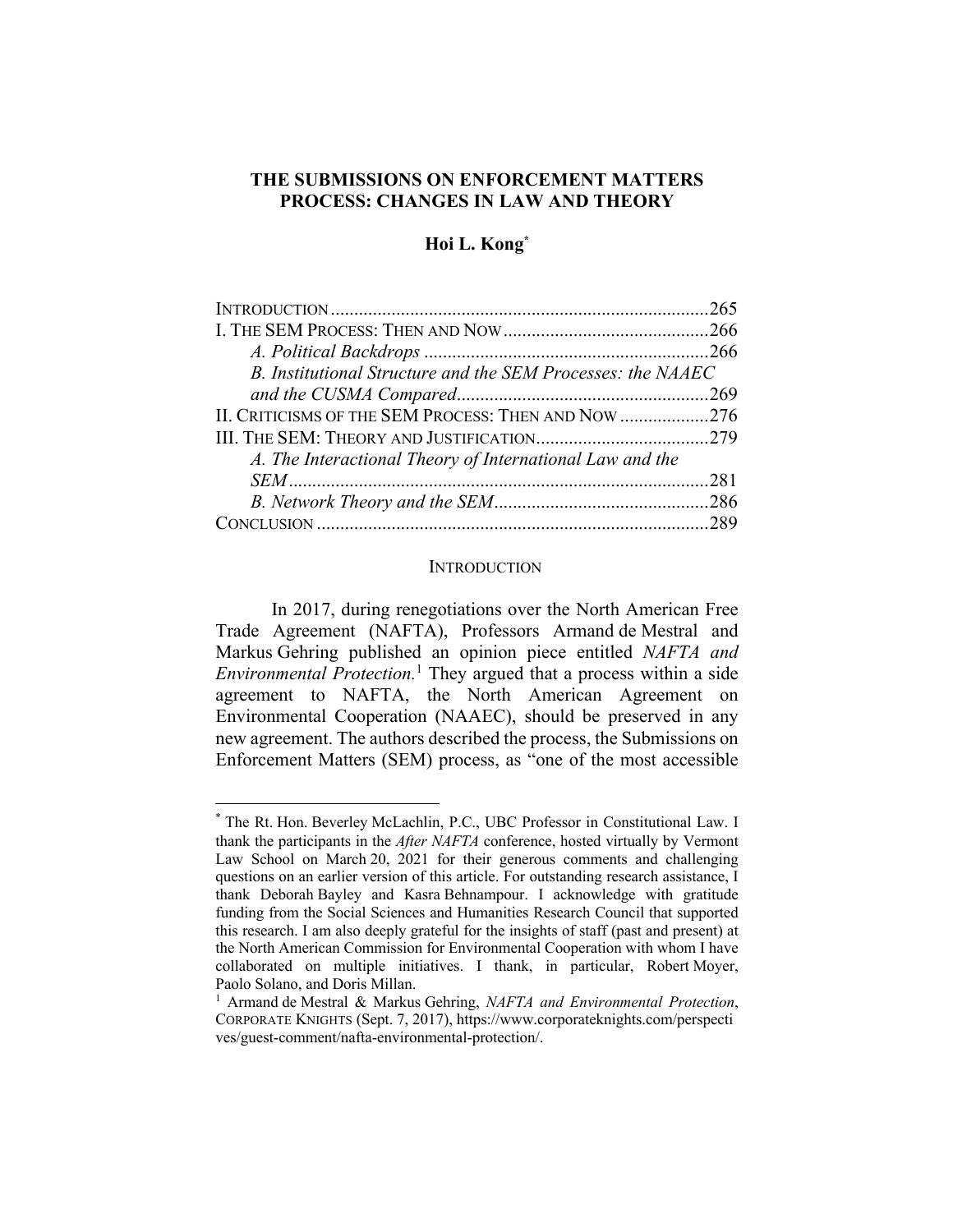international environmental processes that exist today."2 In the end, the SEM process was modified and included in the environmental chapter of the Canada-United States-Mexico Agreement (CUSMA) that entered into force on July 1, 2020.<sup>3</sup>

This Article will compare the SEM process, as it existed in the NAAEC, with the form it takes in Chapter 24 of the CUSMA. This Article will furthermore consider the SEM process and the criticisms it faces in theoretical perspective and argue that the CUSMA version of the SEM process largely responds to those criticisms.

Part I will describe the NAAEC version of the SEM process and its institutional context and will then note the significant changes to the process made by Chapter 24 of the CUSMA and describe new institutional features of the process. Part II will identify criticisms of the NAAEC and CUSMA versions of the SEM process. Part III will set out two theoretical frameworks for analyzing the SEM process in both its NAAEC and CUSMA forms. Using the frameworks provided by the interactional theory of international law<sup>4</sup> and transnational network theory,<sup>5</sup> this Article will then respond to the criticisms of the SEM process identified in Part II.

### I. THE SEM PROCESS: THEN AND NOW

## *A. Political Backdrops*

Before discussing the details of the SEM process, this Article lays out some of the political background to the NAAEC and the CUSMA. In order to gain support for passing NAFTA from environmental groups and Democratic members of Congress who

 $^{2}$  *Id.* 

<sup>3</sup> *Agreement between Canada, the United States of America, and the United Mexican States*, OFF. OF THE U.S. TRADE REP. ch. 24, Nov. 30, 2018 [hereinafter CUSMA]. <sup>4</sup> JUTTA BRUNNÉE & STEPHEN J. TOOPE, LEGITIMACY AND LEGALITY IN

INTERNATIONAL LAW: AN INTERACTIONAL ACCOUNT 5–8 (2010).

<sup>5</sup> *See*, *e.g.*, Kal Raustiala, *Citizen Submissions and Treaty Review in the NAAEC*, *in* GREENING NAFTA: THE NORTH AMERICAN COMMISSION FOR ENVIRONMENTAL COOPERATION 256, 260 (David L. Markell & John H. Knox eds., 2003) (explaining that under the NAAEC, parties to the treaty can file complaints against other parties for failure to enforce environmental laws under the terms of the treaty).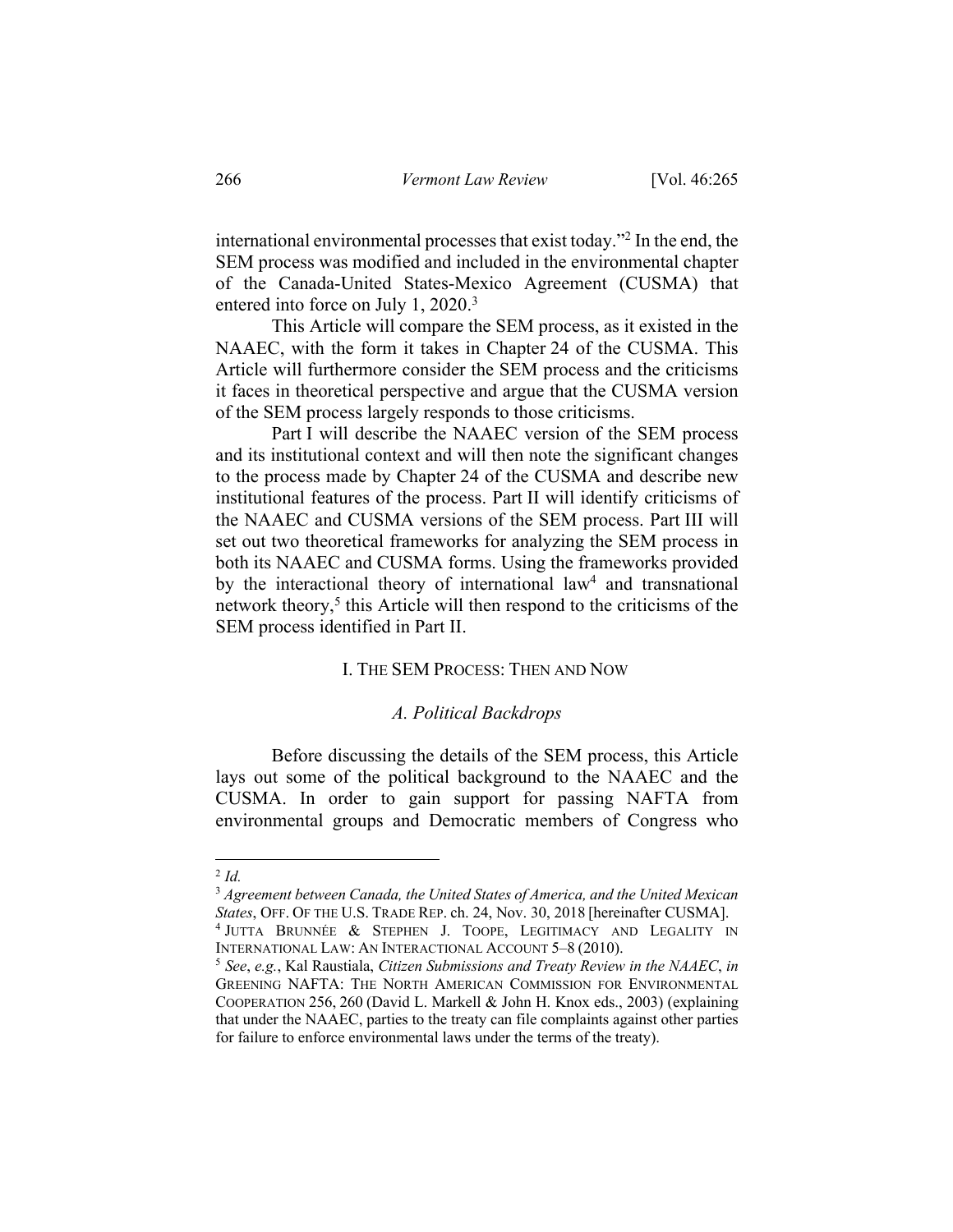opposed the agreement, the Clinton Administration proposed a trilateral side-agreement that would aim to respond to the groups' concerns, including three that are particularly pertinent for our discussion: (1) the creation of *pollution havens* in Mexico, as foreign investment would be directed there and "environmental degradation and loss of natural resources there" would result;  $(2)$  the compromising of domestic environmental standards as a result of trade-related challenges;<sup>7</sup> and (3) the exclusion of the public from participating in trade disputes.<sup>8</sup>

Environmental groups pressed for the creation of a North American Commission on the Environment that would include "a permanent Secretariat with independent power to conduct investigations and prepare reports and [that would be] advised by a nongovernmental board of citizens" and provide for "increased public participation in dispute settlement."9 The NAAEC reflected some of these demands, but as John Knox and David Markell argue, it should be primarily understood as an attempt to prevent pollution havens.<sup>10</sup> The authors note that the agreement neither protected domestic environmental legislation from trade challenges under NAFTA nor did it provide for public participation in dispute resolution.<sup>11</sup> Nonetheless, the NAAEC did target domestic regulation when it obliged member Parties to effectively enforce their environmental laws and regulations and provided, through sections 14 and 15, the SEM procedure, which allows for direct citizen involvement in overseeing this obligation.<sup>12</sup> In this respect, the NAAEC should be seen as a political compromise that attempted to give effect to some of the aspirations of environmental groups while yielding to political exigencies.

During the NAFTA renegotiations, there was once again a

<sup>6</sup> DAVID L. MARKELL & JOHN H. KNOX, *The Innovative North American Commission for Environmental Cooperation*, *in* GREENING NAFTA: THE NORTH AMERICAN COMMISSION FOR ENVIRONMENTAL COOPERATION 1, 4–5 (David L. Markell & John H. Knox eds., 2003).

<sup>7</sup> *Id.* at 6.

<sup>8</sup> *Id.* at 7.

<sup>9</sup> *Id.* at 7–8.

<sup>10</sup> *Id.* at 9.

 $11$  *Id.* at 6, 9.

<sup>12</sup> *Id.* at 9.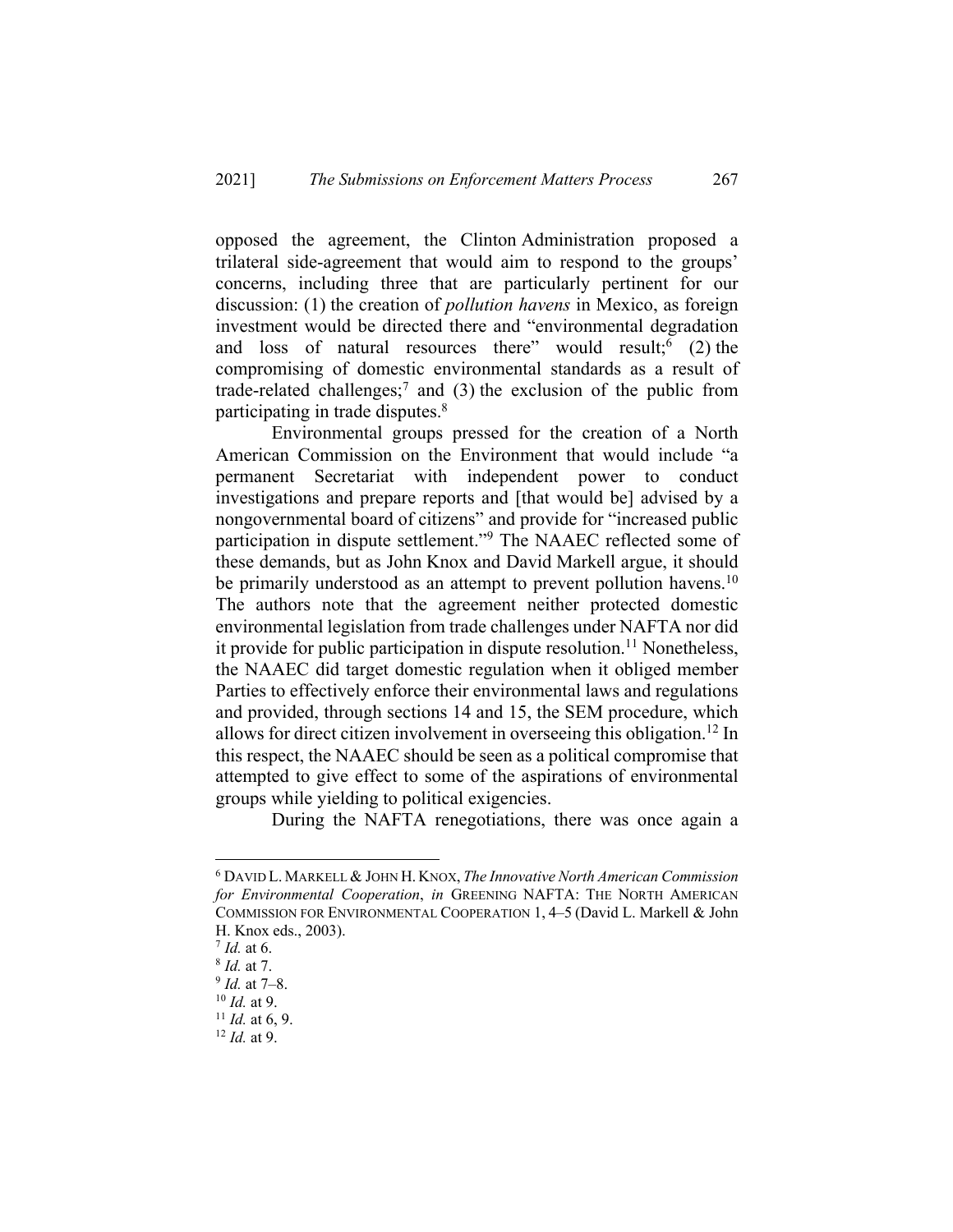political contest between the executive and legislative branches of the U.S. government. In particular, Congress and President Trump disagreed over the congressional role in the renegotiation process. As M. Angeles Villarreal and Ian F. Fergusson note, under the Bipartisan Comprehensive Trade and Promotion Accountability Act of 2015 (TPA), Congress had the power to set "negotiating objectives" and to require that the President meet "various consultative, notifications, and reporting requirements before, during, and after the conclusion of negotiations."13 If the President progressed towards those objectives and requirements in his negotiations, Congress was required to expedite the passage of legislation that would implement the renegotiated treaty.14 According to Villarreal and Fergusson, some members of Congress were concerned that the negotiations did not follow TPA procedures.<sup>15</sup> Other members expressed doubts about "the extent to which the President advanced U.S. negotiating objectives in TPA."16 For his part, President Trump threatened to withdraw from NAFTA to pressure Congress "to support timely action on implementing legislation."17 Ultimately, the CUSMA was signed by the Party states on November 30, 2018; President Trump signed the implementing legislation on January 29, 2020; and the treaty entered into force on July 1, 2020.18

We saw in the Introduction that during the renegotiations some

<sup>&</sup>lt;sup>13</sup> M. ANGELES VILLARREAL & IAN F. FERGUSSON, CONG. RSCH. SERV., R44981, NAFTA RENEGOTIATION AND THE PROPOSED UNITED STATES-MEXICO-CANADA AGREEMENT (USMCA) 41 (2019). 14 *Id.*

<sup>&</sup>lt;sup>15</sup> *Id.* at Summary (explaining that the TPA's requirements of consultation, notification, and reporting allow Congress to exercise influence before the agreement is finalized and protect Congress's role in making trade agreements). <sup>16</sup> *Id.* at 41*.*

<sup>17</sup> *Id.*; *see also* Alison Peck, *Withdrawing from NAFTA*, 107 GEO. L.J. 647, 657, 679 (2019) (explaining that § 125 of the Trade Act of 1974 does not expressly state who can withdraw from trade agreements, thus supporting an argument that President Trump did not have authority to withdraw from NAFTA).

<sup>18</sup> VILLAREAL & FERGUSSON, *supra* note 13, at Summary; United States-Mexico-Canada Agreement Implementation Act, Pub. L. No. 116-113, §§ 1, 107, 134 Stat. 11 (2020); USMCA TO ENTER INTO FORCE JULY 1 AFTER UNITED STATES TAKES FINAL PROCEDURAL STEPS FOR IMPLEMENTATION, OFF. OF THE U.S. TRADE REP. (2020).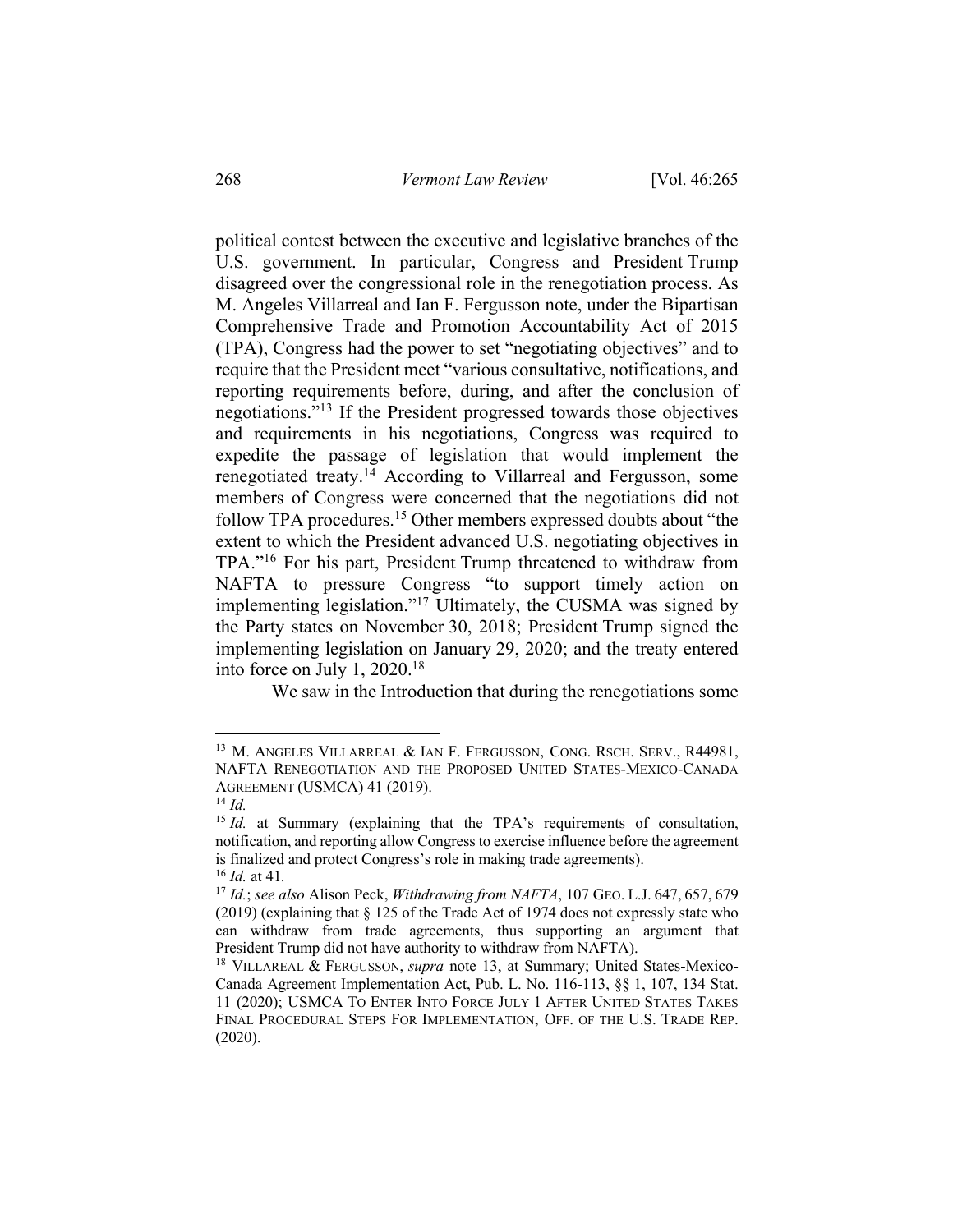commentators expressed doubt about whether the SEM process would be brought into the new treaty.<sup>19</sup> In the end, those concerns were not borne out. The next section provides an overview of the institutional structure that the NAAEC created and that the Environmental Cooperation Agreement (ECA) by and large carries into the CUSMA framework. The next section then discusses, in detail, the SEM process under the NAAEC, the changes to the process, and the institutional structure that Chapter 24 of the CUSMA introduces.

# *B. Institutional Structure and the SEM Processes: the NAAEC and the CUSMA Compared*

The NAAEC created the Commission for Environmental Cooperation (CEC). The CEC includes the Council, comprised of cabinet-level representatives of the Parties or their representatives. The Council is the governing body of the Commission.<sup>20</sup> The CEC also includes the Secretariat, which provides "technical, administrative and operational support to the Council."21 The Secretariat is headed by an Executive Director, who is chosen by the Council for one three-year term that may be renewed for an additional three years.<sup>22</sup> Furthermore, the Secretariat is staffed by appointees of the Executive Director.<sup>23</sup> Finally, the NAAEC constituted the Joint Public Advisory Committee (JPAC) and provided it with 15 members, comprised of equal numbers of members from each Party country.<sup>24</sup> The NAAEC empowered the JPAC to "provide advice to the Council on any matter within the scope

<sup>19</sup> Mestral & Gehring, *supra* note 1.

<sup>&</sup>lt;sup>20</sup> North American Agreement on Environmental Cooperation, Can.-Mex.-U.S., Sept. 14, 1993, 32 I.L.M. 1480, art. 10(1) [hereinafter NAAEC]. The summary of the NAAEC in this and the following paragraphs draws on material previously published in Hoi L. Kong, *The Citizen Submissions Process in the NAAEC: Theory and Practice in Deliberative Democratic Institutional Design for Transnational Institutions*, *in* NAFTA AND SUSTAINABLE DEVELOPMENT: HISTORY, EXPERIENCE AND PROSPECTS FOR REFORM 351 (Hoi L. Kong & L. Kinvin Wroth eds., 2015). <sup>21</sup> NAAEC, *supra* note 20, art. 11(5).

 $^{22}$  *Id.* art. 11(1).

 $23$  *Id.* art. 11(2) (explaining that the Executive Director makes selections by considering candidates proposed by the Parties and Joint Public Advisory Committee, as well as questions of national representation).

 $^{24}$  *Id.* art. 16(1).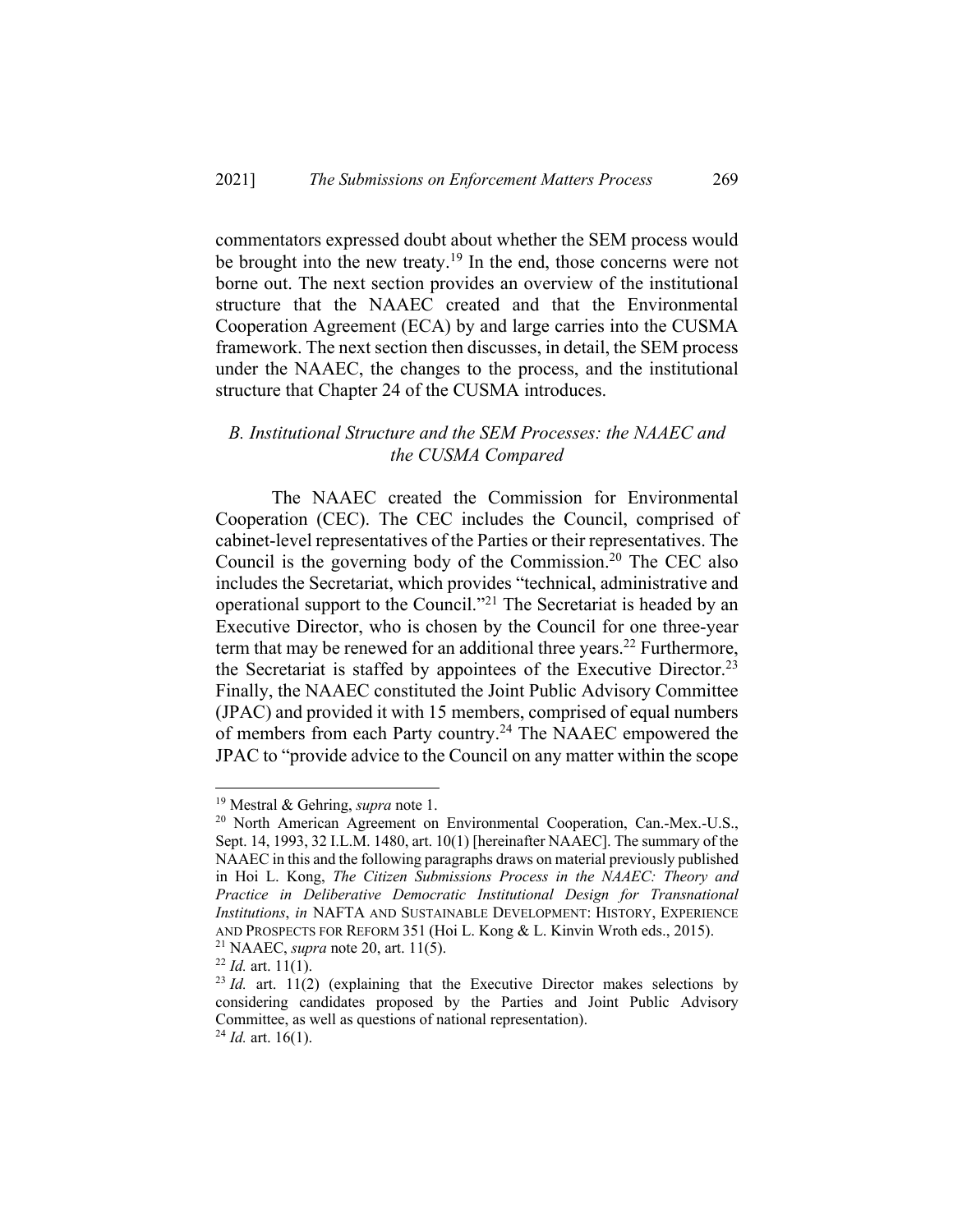of this Agreement"25 and "provide relevant technical, scientific or other information to the Secretariat."26

Each of these institutions has been carried forward by the  $ECA<sub>1</sub><sup>27</sup>$  with some modifications.<sup>28</sup> Perhaps the most significant changes are to the composition of the JPAC and its functions. The JPAC is now comprised of "nine members, unless the Council decides otherwise, with an equal number of nationals appointed by each Party."<sup>29</sup> Moreover, some specific functions of the JPAC that the NAAEC set out have not been continued into the ECA. For instance, although the ECA contains a general permissive provision, providing that the JPAC "may provide advice to the Council on matters within the scope of this Agreement,"30 the ECA does not contain a provision that authorizes the JPAC to "provide relevant technical, scientific or other information to the Secretariat."31 Most significantly for present purposes, unlike the NAAEC, the ECA does not specifically give "developing a factual record"<sup>32</sup> as an example of a purpose for which the JPAC can provide advice.

This interlocking structure of a political council, an independent expert body, and a citizen advisory group creates the potential for tensions, as will become evident in the next Part's discussion of criticisms of the SEM. In the NAAEC, the SEM was governed by articles 14 and 15. According to Article 14, "[t]he Secretariat may consider a submission from any non-governmental

<sup>29</sup> ECA, *supra* note 27, art. 6(1).

<sup>30</sup> *Id.* art. 6(4).

<sup>25</sup> *Id.* art. 16(4).

 $^{26}$  *Id.* art. 16(5).

 $27$  Agreement on Environmental Cooperation among the Governments of Canada, the United States of America, and the United Mexican States, Can.-Mex.-U.S., Dec. 18, 2018, art. 4 [hereinafter ECA].

<sup>&</sup>lt;sup>28</sup> Article 3 continues in force, setting out the Council's structures and processes, and Article 4 sets out the Council's functions. Article 5 sets out the Secretariat's structures and procedures and largely replicates the previously cited articles of the NAAEC, although the requirement under Article 11 of the NAAEC that the Executive Director consider "lists of candidates prepared by the Parties and by the Joint Public Advisory Committee" no longer exists. *Compare* ECA, *supra* note 27, *with* NAAEC, *supra* note 20, art. 11.

<sup>31</sup> NAAEC, *supra* note 20, art 16(5).

<sup>32</sup> *Compare* NAAEC, *supra* note 20, art. 16(5), *with* ECA, *supra* note 27, art. 6(4).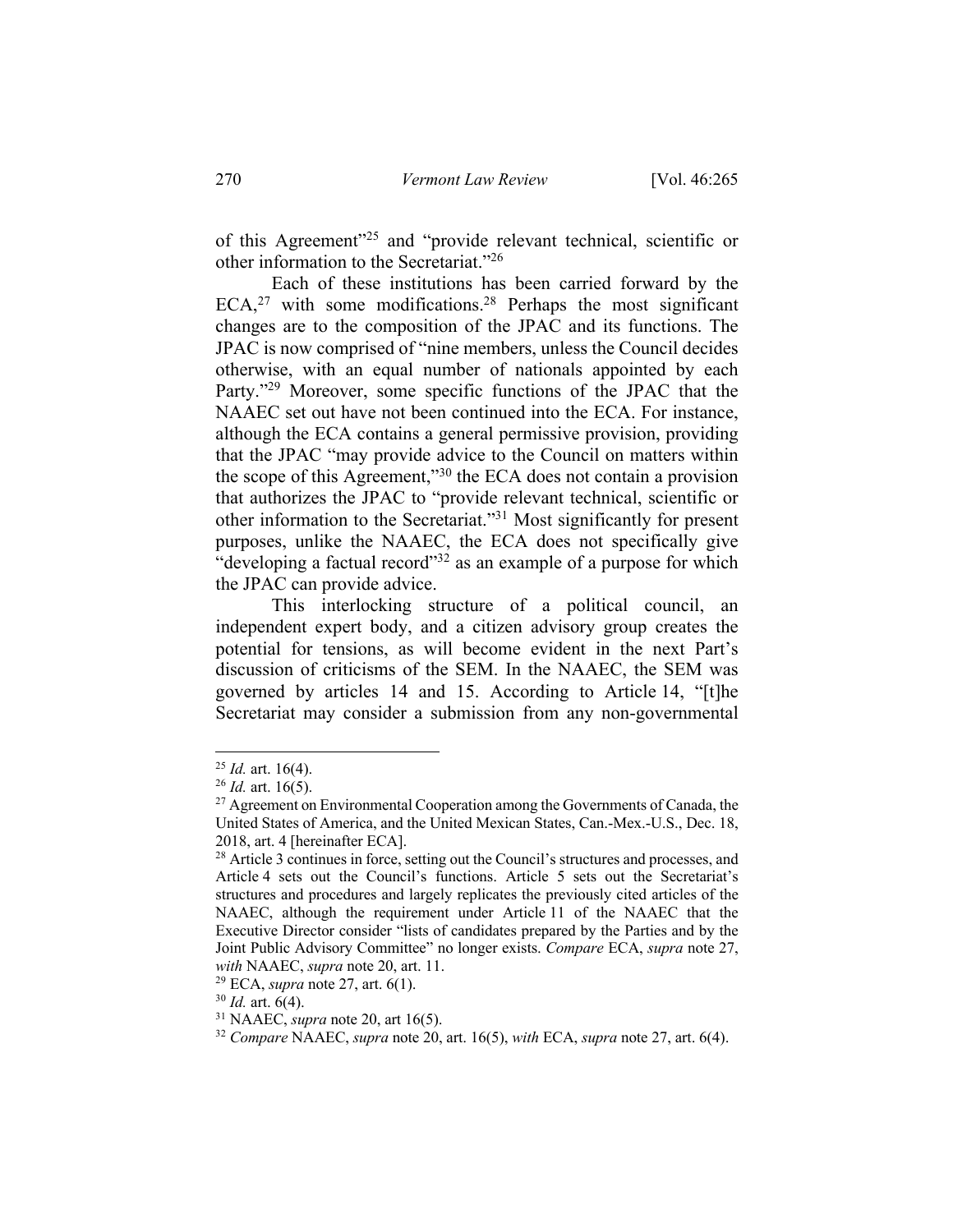organization or person asserting that a Party is failing to effectively enforce its environmental law" and sets out the conditions of admissibility for a claim. $33$  Once the Secretariat has found that these conditions are met, it "shall determine whether the submission merits requesting a response from the Party;" that inquiry is guided by a set of factors.34 If the Secretariat determines that a response is merited, "it shall forward to the Party a copy of the submission and any supporting information provided with the submission."35 Under the NAAEC, the Party must then, within a time limit, advise the Secretariat "whether the matter is the subject of a pending judicial or administrative proceeding, in which case the Secretariat shall proceed no further<sup>356</sup> as well as "any other information that the Party wishes to submit."<sup>37</sup>

Furthermore, if the Secretariat considers that a submission is warranted, it must "inform the Council and provide its reasons."<sup>38</sup> If the Council, "by a two-thirds vote, instructs it to do so," the Secretariat must prepare a factual record.<sup>39</sup> According to Article 15(4), the

<sup>33</sup> NAAEC, *supra* note 20, art. 14 (according to article 14(1) of the NAAEC, the conditions include that the submission "(a) is in writing in a language designated by that Party in a notification to the Secretariat; (b) clearly identifies the person or organization making the submission; (c) provides sufficient information to allow the Secretariat to review the submission, including any documentary evidence on which the submission may be based; (d) appears to be aimed at promoting enforcement rather than at harassing industry; (e) indicates that the matter has been communicated in writing to the relevant authorities of the Party and indicates the Party's response, if any; and (f) is filed by a person or organization residing or established in the territory of a Party").

 $34$  *Id.* arts. 14(2)(a)–(d) ("In deciding whether to request a response, the Secretariat shall be guided by whether: (a) the submission alleges harm to the person or organization making the submission; (b) the submission, alone or in combination with other submissions, raises matters whose further study in the process would advance the goals of this Agreement; (c) private remedies available under the Party's law have been pursued; and (d) the submission is drawn exclusively from mass media reports.").

<sup>35</sup> *Id.* art. 14(2).

<sup>36</sup> *Id.* art. 14(3)(a).

<sup>&</sup>lt;sup>37</sup> *Id.* art. 14(3)(b) (including information, such as "i) whether the matter was previously the subject of a judicial or administrative proceeding, and ii) whether private remedies in connection with the matter are available to the person or organization making the submission and whether they have been pursued").

<sup>38</sup> *Id.* art. 15(1).

<sup>39</sup> *Id.* art. 15(2).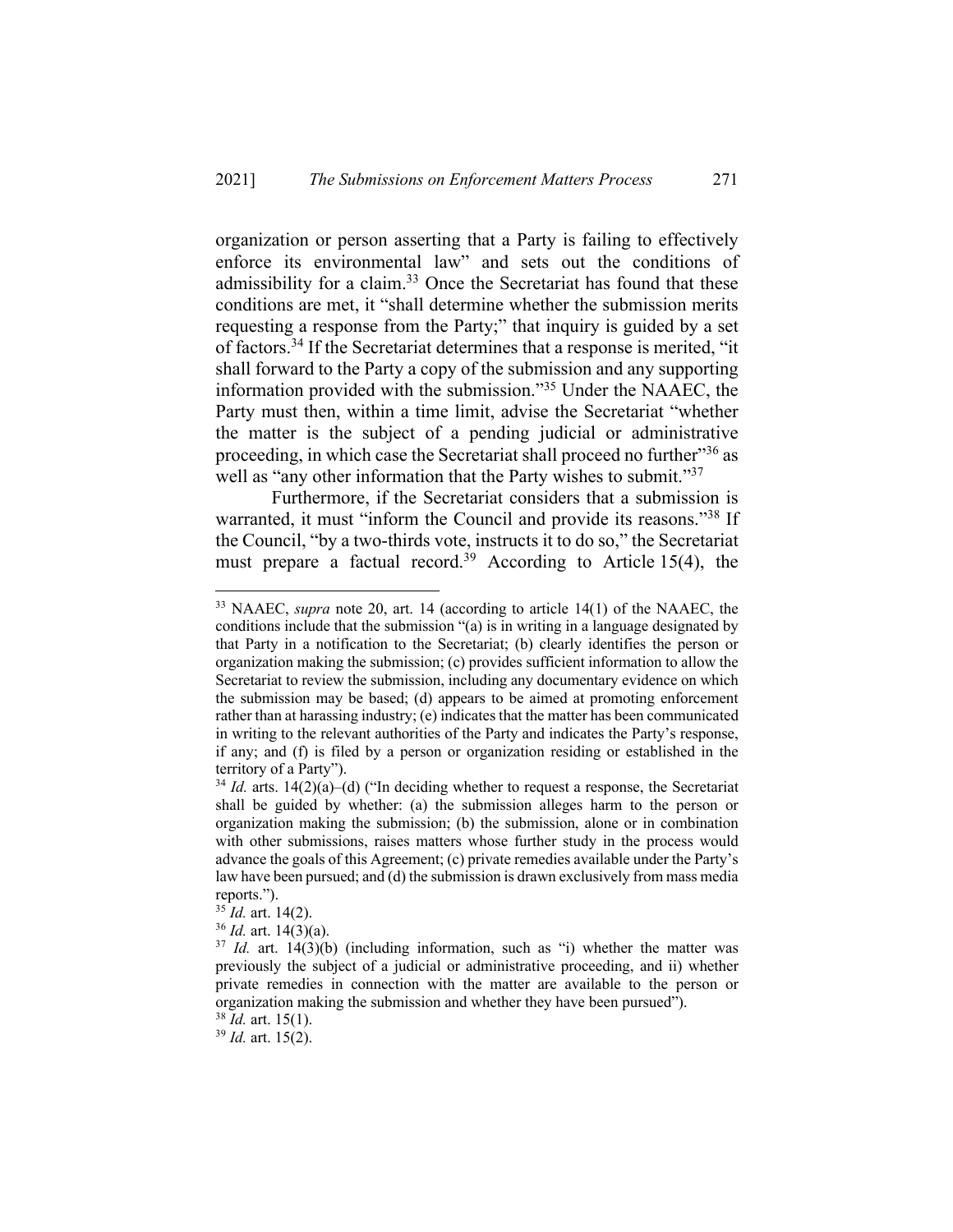Secretariat then must prepare the record, considering relevant information that "(a) is publicly available; (b) submitted by interested non-governmental organizations or persons; (c) submitted by the Joint Public Advisory Committee; or (d) developed by the Secretariat or by independent experts."40 Once the record is completed, the Secretariat must provide a draft copy to the Council that any Party may provide comments on.41 The Secretariat must then incorporate any comments that it finds appropriate and submit the record to the Council.42 Under the NAAEC, the Council may decide by a two-thirds vote to make the report public.<sup>43</sup>

The NAAEC provisions governing the SEM process have in large measure been carried forward into the CUSMA and the ECA. There are, however, five significant differences.<sup>44</sup> First, the SEM procedure in the NAAEC was not limited in its application to the statutes or regulation of a specific level of government in any of the Party states. By contrast, the CUSMA specifically limits its application to acts or regulations made by the federal level of government in each of the Party states.<sup>45</sup> This change is potentially significant because provincial, state, and municipal government action will no longer be the object of factual records if federal legislation or regulations are not at issue.46 Yet, as Professor Alexandra Harrington notes, it is often the provinces or states, not the federal government, that currently regulate

<sup>40</sup> *Id.* art. 15(4).

<sup>41</sup> *Id.* art. 15(5).

<sup>42</sup> *Id.* art. 15(6).

<sup>43</sup> *Id.* art. 15(7).

<sup>44</sup> I am grateful to Robert Moyer, who discussed some of these issues in a videoconference call with the Submissions on Enforcement Matters Unit on June 24, 2020. <sup>45</sup> CUSMA, *supra* note 3, art. 24.1 (defining *environmental law* as a "statute or regulation" and specifying the meaning of these terms for each member jurisdiction: "(a) for Canada, an Act of Parliament or regulation made under an Act of the Parliament of Canada that is enforceable by action of the central level of government; (b) for Mexico, an Act of Congress or regulation promulgated pursuant to an Act of Congress that is enforceable by action of the federal level of government; and (c) for the United States, an Act of Congress or regulation promulgated pursuant to an Act of Congress that is enforceable by action of the central level of government"). <sup>46</sup> *Id.*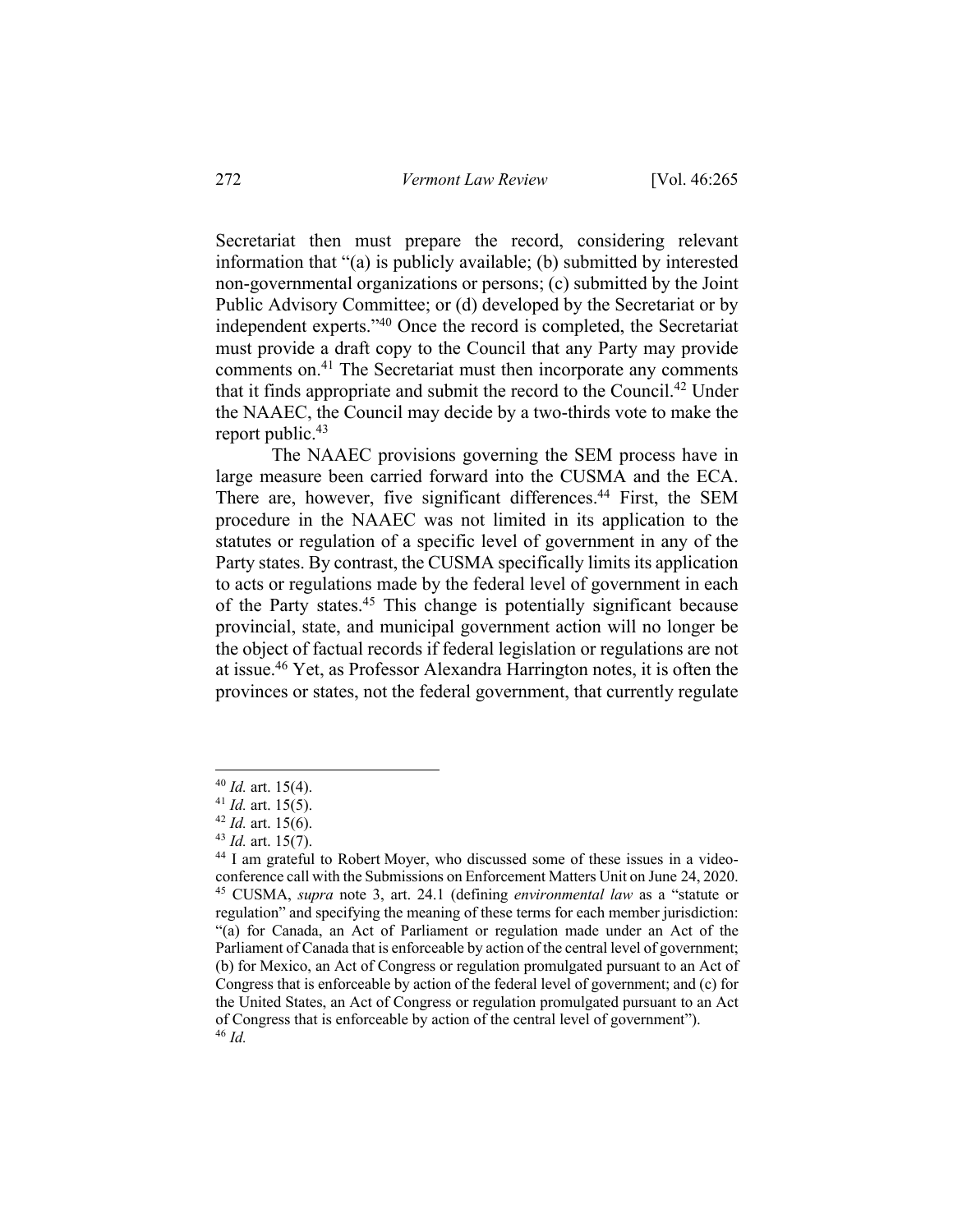in the area of sustainable development.<sup>47</sup> Therefore, as a consequence of the CUSMA's change to the SEM's scope of application, the SEM will not address significant failures to enforce sustainable development laws and regulations.<sup>48</sup>

Second, under the NAAEC, only a non-governmental organization (NGO) or person in the territory of a Party State could make a submission,<sup>49</sup> whereas Article 24.27.1 of the CUSMA states that "[a]ny person of a Party" may file such a submission.<sup>50</sup> This change in wording suggests that a for-profit company could file; as a result, corporations might attempt to use the process in ways that have the effect of disadvantaging competitors. For example, a corporation operating in Canada could apply to have a factual record created regarding enforcement activities in the United States in order to increase enforcement activity and thus impose greater operation costs on a competitor operating within the United States.

Third, there are differences between the CUSMA and the NAAEC in relation to the timelines for reviewing a submission and recommending and preparing a factual record. Professor Tracy Hester notes that articles 24.27–24.28 of the CUSMA incorporate administrative reforms that were initiated under the NAAEC in response to significant criticisms of the process's timelines.<sup>51</sup>

Fourth, under the CUSMA, a factual record is published unless

- <sup>49</sup> NAAEC, *supra* note 20, art. 14(1)(f).
- <sup>50</sup> CUSMA, *supra* note 3, art. 24.27.1.

<sup>47</sup> *See generally* Alexandra R. Harrington, *Brief on the World Trade Organization's Dispute Settlement Body and the Sustainable Development Goals*, 15 MCGILL J. SUSTAINABLE DEV. L. 23, 35 (2019) (discussing how provinces and states have "a powerful role in regulating products and practices" and often impose "more stringent environmental standards than those used at the national level.").

<sup>48</sup> *See generally id.* at 43 (theorizing that World Trade Organization member states will "claim compliance with" the Organization's sustainable development goals "without having dedicated themselves fully to them").

<sup>51</sup> Tracy Hester, *Still Standing: The New U.S.-Mexico-Canada Agreement and the Fate of the Commission on Environmental Cooperation*, 50 TRENDS 6, 8 (2019). For the guidelines to which Professor Hester refers, *see* GUIDELINES FOR SUBMISSIONS ON ENFORCEMENT MATTERS UNDER ARTICLES 14 AND 15 OF THE NORTH AMERICAN AGREEMENT ON ENVIRONMENTAL COOPERATION, COMM'N FOR ENV'T COOP. (2012), http://www3.cec.org/islandora/en/item/10838-guidelines-submissionsenforcement-matters-under-articles-14-and-15-north-en.pdf [hereinafter 2012 GUIDELINES].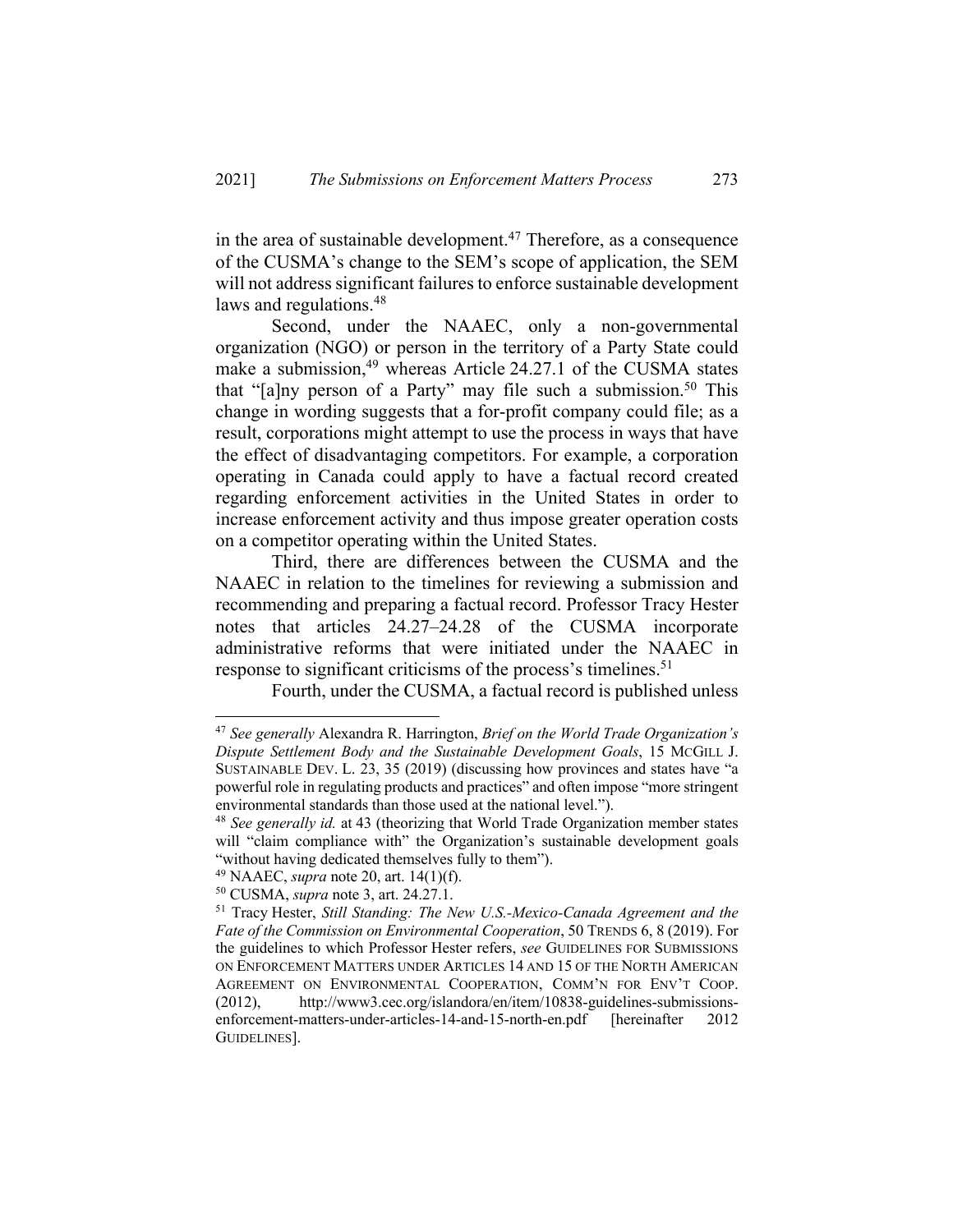two parties provide instructions that it not be published.<sup>52</sup> By contrast, as we have seen above, under the NAAEC, publication required the affirmative votes of two of the three parties.<sup>53</sup> The CUSMA therefore effectively creates a default rule that a record will be published. This default can be brought to light by comparing the text of Article 24.28.6 with that of the analogous provision in the Central America-Dominican Republic Free Trade Agreement (CAFTA-DR).<sup>54</sup> According to the former, "[t]he CEC Secretariat shall make the final record publicly available, normally within 30 days following its submission, unless at least two members of the Council instruct it not to do so."55 By contrast, Article 17.8.7 of CAFTA-DR states: "The Council may, by the vote of any Party, make the final factual record publicly available, normally within 60 days following its submission."<sup>56</sup>

Under the CUSMA, if the Council does not vote at all, the factual record *must* be published. By comparison, under CAFTA-DR, a factual record *may only* be published if a single Party votes in favor of publication. The implication under CAFTA-DR is that if no Party votes in favor, the factual record cannot be published. This implication is strengthened by comparing Article 17.8.7 with Article 17.8.2 of CAFTA-DR. The latter states that "[t]he secretariat shall prepare a factual record if the Council, by a vote of any Party, instructs it to do so."57 As Giselle Davidian has noted, this wording implies that Council inaction will result in the Secretariat's not preparing a factual record.<sup>58</sup>

Fifth, and finally, Professor Hester notes that the ECA

<sup>52</sup> CUSMA, *supra* note 3, art. 24.28.6.

<sup>53</sup> NAAEC, *supra* note 20, art. 15(2).

<sup>54</sup> *Compare* CUSMA, *supra* note 3, art. 24.28.6, *with* Central America-Dominican Republic Free Trade Agreement, Cent. Am.-Dom. Rep.-U.S., Aug. 5, 2004, Hein's No. KAV 7157, https://ustr.gov/trade-agreements/free-trade-agreements/cafta-drdominican-republic-central-america-fta/final-text [hereinafter CAFTA-DR].

<sup>55</sup> CUSMA, *supra* note 3, art. 24.28.6.

<sup>56</sup> CAFTA-DR, *supra* note 54, art. 17.8.7.

<sup>57</sup> *Id.* art. 17.8.2.

<sup>58</sup> Giselle Davidian, *Should Citizens Expect Procedural Justice in Nonadversarial Processes? Spotlighting the Regression of the Citizen Submissions Process from NAAEC to the CAFTA-DR*, *in* NAFTA AND SUSTAINABLE DEVELOPMENT: HISTORY, EXPERIENCE AND PROSPECTS FOR REFORM 37, 63 (Hoi L. Kong & L. Kinvin Wroth eds., 2015).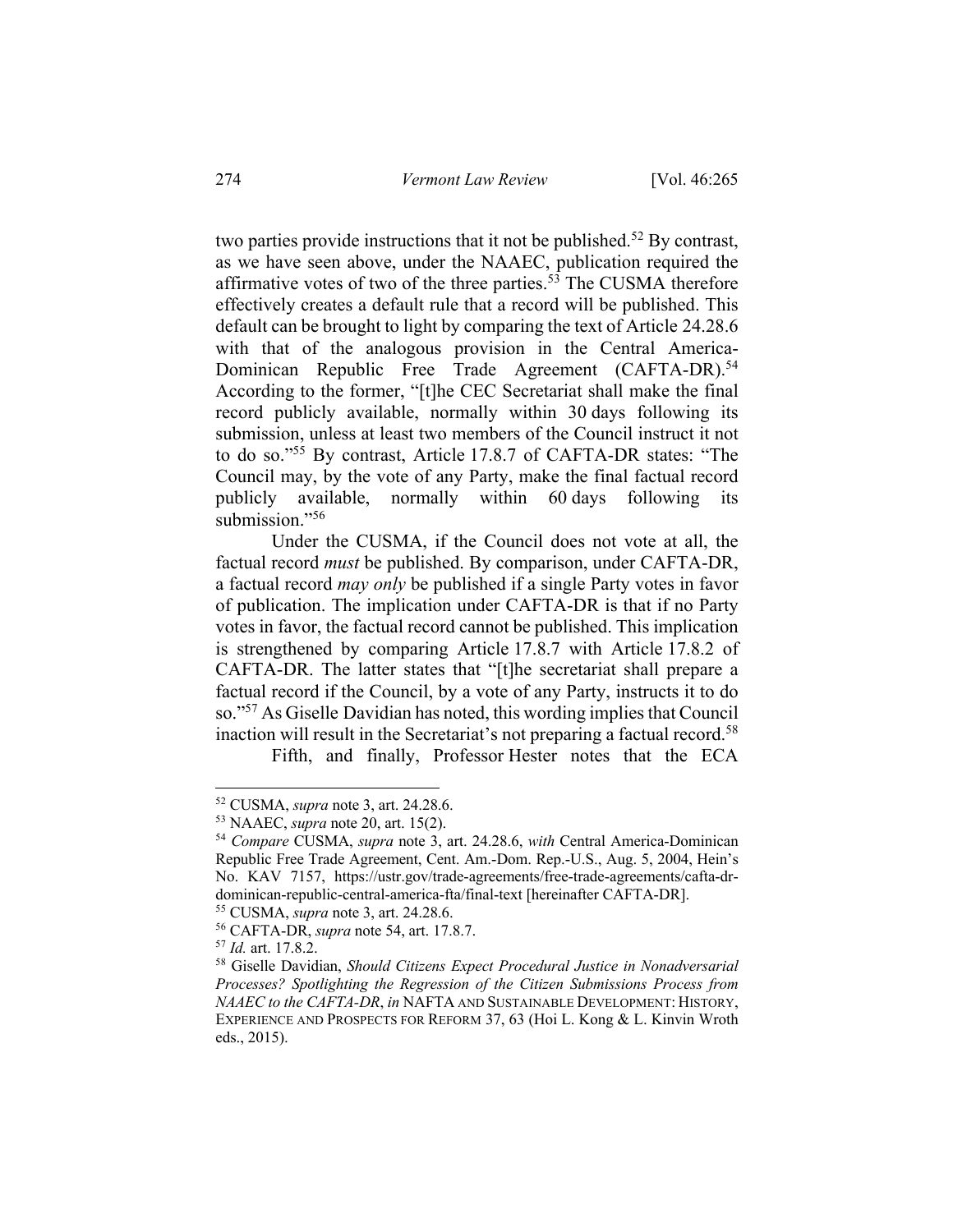addresses a "perennial sore point under NAAEC"59 by requiring that "[e]ach Party shall cooperate with the Secretariat to provide information relevant for the preparation of a factual record."60 According to Hester, the three countries under the NAAEC regime did not consistently "answer information requests needed to develop factual records."61

In addition to the above changes to the SEM process itself, there is an institutional change that has implications for the process. The CUSMA creates (under Art. 24.26.2) an Environment Committee that is "composed of senior government representatives or their designees, of the relevant trade and environment central level of government authorities of each Party responsible for the implementation of this Chapter."62 Article 24.28.7 provides that the Environment Committee "shall consider the final factual record in light of the objectives of this Chapter and the ECA and may provide recommendations to the Council on whether the matter raised in the factual record could benefit from cooperative activities."<sup>63</sup> Further, Article 24.28.8 provides that "the Parties shall provide updates to the Council and the Environment Committee on final factual records, as appropriate."64

This Part has described some of the political background to the NAAEC and Article 24 of the CUSMA and shown how Article 24 and the ECA have made changes to the SEM process and its institutions. Although I have interpreted some of the CUSMA's provisions and discussed how commentators have viewed the changes, the focus of this Part has primarily been descriptive. The next two parts will adopt a more critical and theoretical stance. Part II will identify criticisms of the SEM that authors have leveled against both the NAAEC version of the process and its renegotiated form in the CUSMA. Part III will articulate a theoretical framework for understanding the SEM process and will respond to the criticisms.

<sup>59</sup> Hester, *supra* note 51, at 8.

<sup>60</sup> ECA, *supra* note 27, art. 14.

<sup>61</sup> Hester, *supra* note 51, at 8.

<sup>62</sup> CUSMA, *supra* note 3, art. 24.26.2.

<sup>63</sup> *Id.* art. 24.28.7; *see* ECA, *supra* note 27, art. 1 (setting out the objectives of the ECA).

<sup>64</sup> CUSMA, *supra* note 3, art. 24.28.7.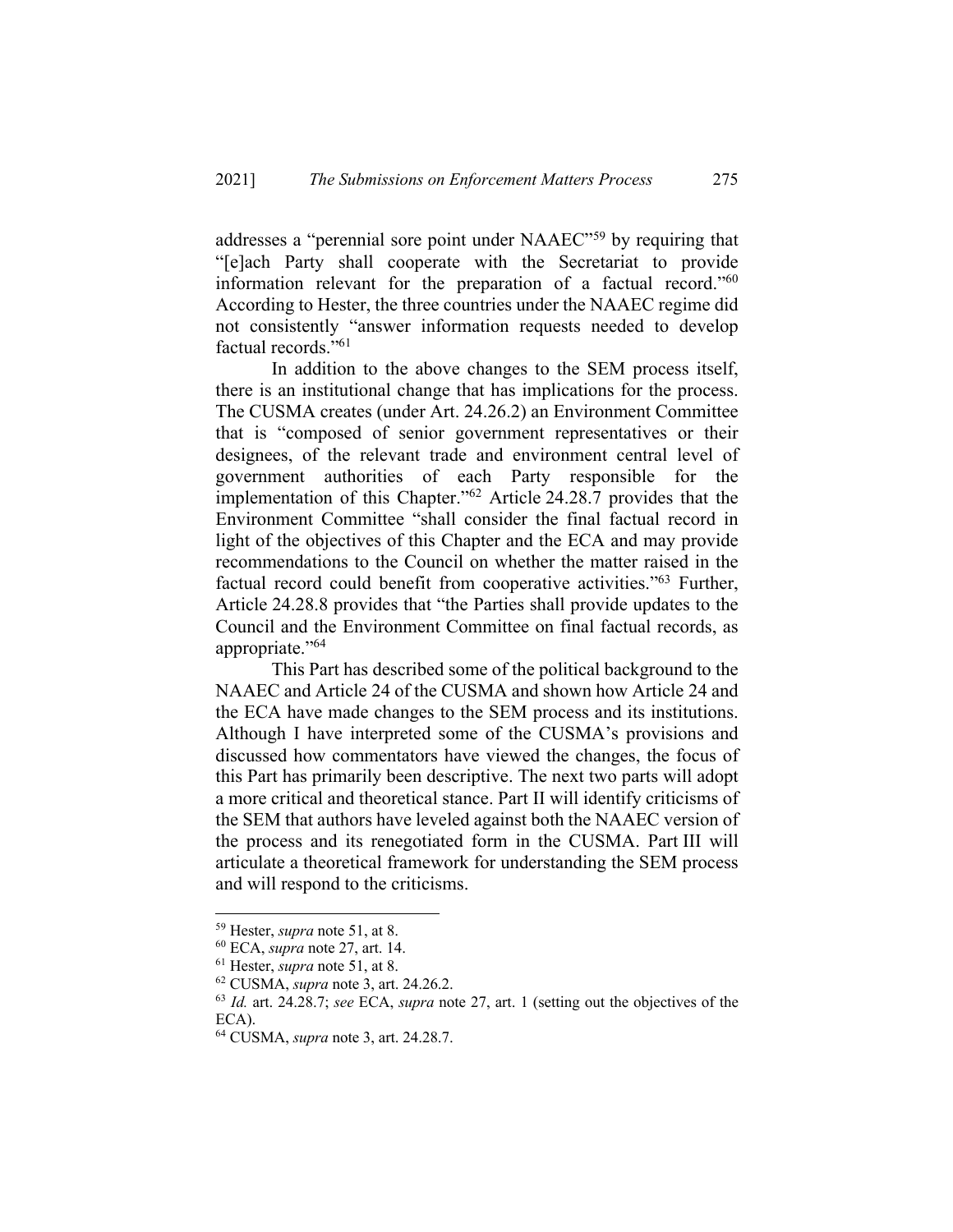### II. CRITICISMS OF THE SEM PROCESS: THEN AND NOW

Two criticisms of the SEM process are especially relevant for the current discussion. First, authors have long argued that under the NAAEC, the Council was in a conflict of interest.<sup>65</sup> According to the authors, this conflict arose because the Council had the authority to determine whether a factual record would be prepared and published, but since the Council was comprised of the member state representatives, the target of any potential record would play a role in the deliberations about whether a record should go forward.<sup>66</sup> Second, authors argued that under the NAAEC, the SEM procedure was toothless, either because it included no possibility of enforcement or because it did not mandate monitoring after the publication of a report.<sup>67</sup>

Geoffrey Garver has recently argued that the SEM process in the renegotiated agreement does nothing to address these criticisms. According to Garver, Council interference with the SEM process under the NAAEC "occurred most egregiously in Council votes on whether to authorize the Secretariat to prepare a factual record for a submission and in factual record instructions where one is authorized."68 The first form of interference continues, by design, in the CUSMA.

<sup>65</sup> *See* David J. Blair, *The CEC Citizen Submission Process: Still a Model for Reconciling Trade and the Environment?*, 12 J. ENV'T DEV*.* 295, 318 (2003) (providing a statement of the conflict whereby the process "intend[s] to place governments under public scrutiny in potentially embarrassing ways but that is also open to control by those same governments").

<sup>66</sup> *See id.* (explaining the inherent conflict in the NAAEC SEM procedure because it is in part controlled by the parties subject to scrutiny by the procedure).

<sup>67</sup> *See, e.g.*, Tseming Yang, *The Effectiveness of the NAFTA Environmental Side Agreement's Citizen Submission Process: A Case Study of Metales y Derivados*, 76 UNIV. COLO. L. REV. 443, 478 (2005) ("[S]ubmissions to the CEC cannot in themselves result in substantive remedies, whether they be penalties, environmental remedial orders, or other types of injunctive relief. A factual record is the only successful outcome."); David Markell, *The Role of Spotlighting Procedures in Promoting Citizen Participation, Transparency, and Accountability*, 45 WAKE FOREST L. REV. 425, 451 (2010) ("[T]he process ultimately is solely a reflexive, information-gathering, and spotlighting mechanism that lacks the remedial or punitive capacity to make any party take any action.").

<sup>68</sup> Geoffrey Garver, *Trade and Environment in NAFTA's Replacement: An Old Gas Guzzler Gets a Paint Job*, 13 GOLDEN GATE UNIV. ENV'T L. J. 39, 47 (2021).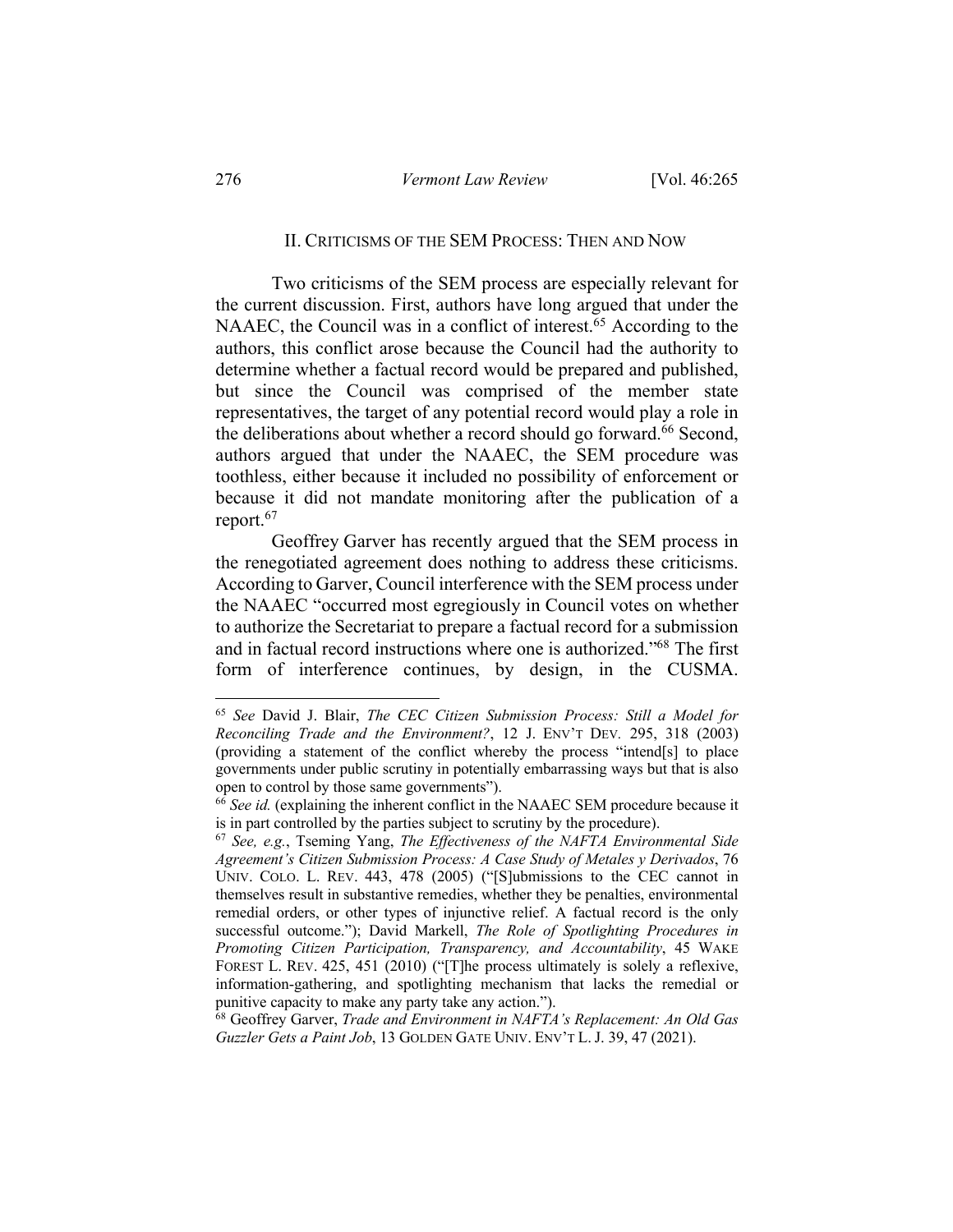Article 24.28.2 does not alter the process set out in Article 15.2 of the NAAEC: the preparation of a factual record only proceeds if two Parties instruct the Secretariat to proceed.

The second form of interference that Garver identifies arises from a controversial Council practice. In several prominent instances, the Council, in instructing the Secretariat to prepare a factual record under the NAAEC, narrowed the scope of the inquiry proposed in the submission recommended by the Secretariat.<sup>69</sup> This narrowing of the factual record transformed requests pertaining to a Party's systemic failure to enforce its environmental law into inquiries over a few specific instances of non-enforcement. In one instance, this narrowing of the record resulted in the submitter withdrawing a submission.<sup>70</sup> The NAAEC did not expressly authorize this practice, but neither did it forbid it, and as Garver implies, neither the CUSMA nor the ECA changes this state of affairs.

Commentators have leveled the second general criticism of the SEM process—that it is toothless—against both the NAAEC and the CUSMA versions of the SEM. In one sense, both are toothless in that neither SEM process requires a Party that has failed to enforce its environmental laws to rectify that failure.<sup>71</sup> There is, however, a significant difference between the NAAEC and CUSMA with respect to a second argument about the SEM process's ineffectiveness.

According to this second argument, the SEM process in the NAAEC was toothless, in the sense that once a factual record was published, there was no follow-up monitoring.<sup>72</sup> As a result, a Party

<sup>69</sup> *See* Chris Wold et al., *The Inadequacy of the Citizen Submission Process of Articles 14 & 15 of the North American Agreement on Environmental Cooperation*, 26 LOY. L.A. INT'L & COMPAR. L. REV. 415, 434 (2004).

<sup>70</sup> John H. Knox & David L. Markell, *Evaluating Citizen Petition Procedures: Lessons from an Analysis of the NAFTA Environmental Commission*, 47 TEX. INT'L L. J. 505, 526 (2012).

<sup>71</sup> *See* Miriam Mafessanti, *Responsibility for Environmental Damage Under International Law: Can MNCs Bear the Burden? . . . And How?*, 17 BUFF. ENV'T. L. J. 87, 99 (2010) (describing that the NAAEC factual record cannot make determinations of whether a party is enforcing its obligations); Garver, *supra* note 68, at 47 (identifying the limited scope of the SEM process, which allows North Americans to seek "a detailed factual record regarding allegations of ineffective environmental enforcement by a party" prepared by the CEC Secretariat).

<sup>72</sup> *See generally* Markell, *supra* note 67, at 452–53.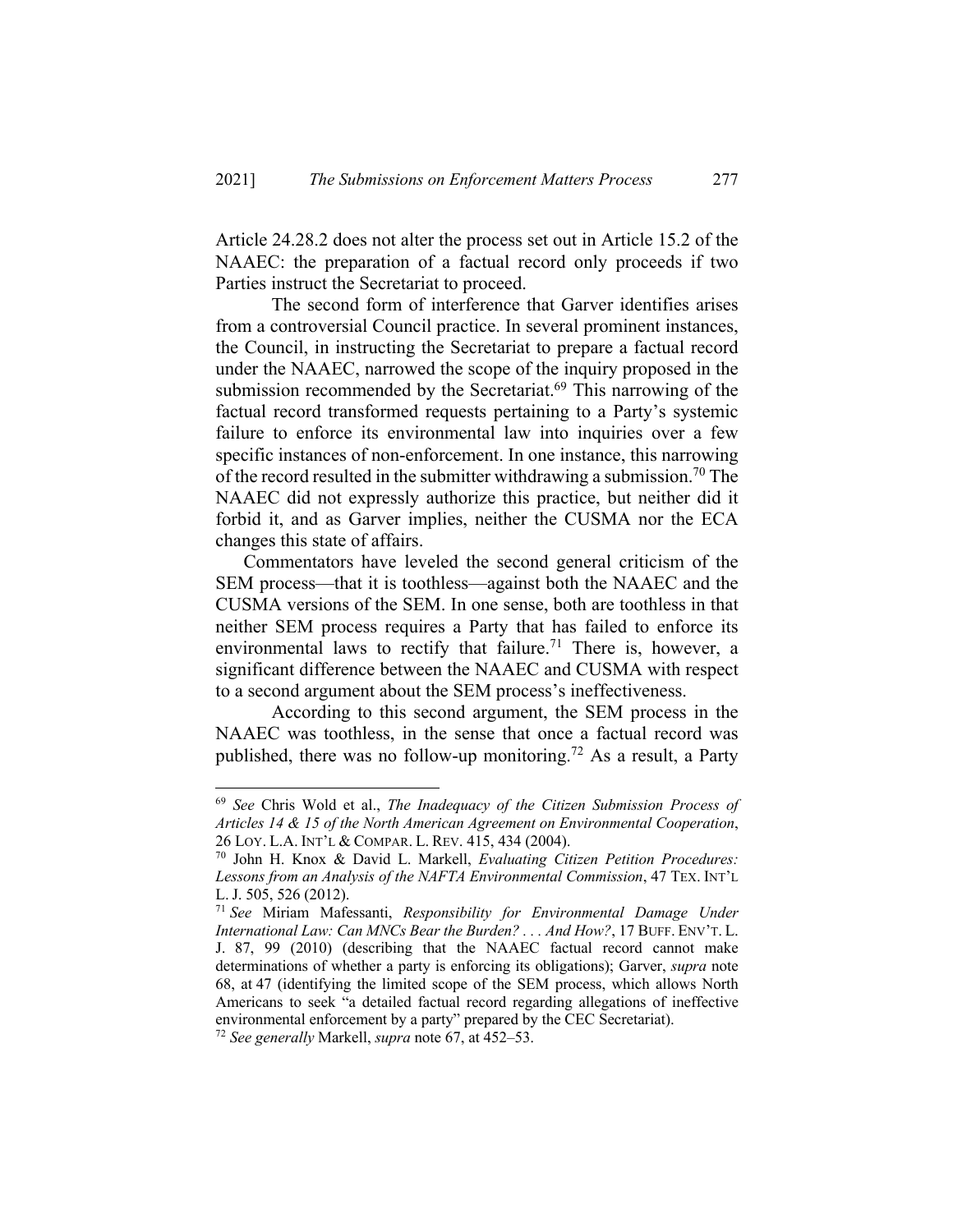could, without any supervision, ignore the published record.<sup>73</sup> Professor David Markell, for example, argued that in the *Migratory Bird Treaty Act* case, the relevant U.S. agency did not change its actions after the publication of the factual record.<sup>74</sup> In order to address this problem, Professors Knox and Markell advocated for ongoing monitoring of the problems identified in the factual records.<sup>75</sup> Professor Chris Wold and his collaborators argued that a model for this kind of monitoring regime could be found in Article 17.8(8) of the CAFTA-DR. That article empowers an international body to issue recommendations for how a government that fails to enforce its environmental laws can monitor its enforcement activities.<sup>76</sup>

Although Article 24.28 of the CUSMA largely incorporates the kind of oversight mechanisms provided for by CAFTA-DR, the charge of toothlessness persists. Recall that Article 24.28.7 empowers the Environment Committee to make recommendations to the Council about whether matters at issue in a published factual record "could benefit from cooperative activities."77 And Article 24.28.8 requires the Parties to provide updates to the CEC on final records "as appropriate."78 Garver has criticized the discretionary nature of this updating requirement, claiming that it renders the requirement ineffective. He writes: "Based on experience to date following revised SEM guidelines adopted in 2012 with similar language, it is likely that these updates will rarely, if ever, be provided."<sup>79</sup>

I conclude this Part by describing a general concern about the CUSMA and considering the implications of this sense of disquiet. Several authors argue that the scope of the CUSMA's coverage is simply inadequate to address the scale of environmental challenges that we currently face. Professor Hester and Drs. Garver and Sbert

<sup>73</sup> *Id.* at 452.

<sup>74</sup> *Id.*

<sup>75</sup> John H. Knox, *A New Approach to Compliance with International Environmental Law: The Submissions Procedure of the NAFTA Environmental Commission*, 28 ECOLOGY L. Q. 1, 122 (2001); Markell, *supra* note 67, at 458; Knox & Markell, *supra* note 70, at 537.

<sup>76</sup> Wold et al., *supra* note 69, at 443.

<sup>77</sup> CUSMA, *supra* note 3, art. 24.28.7.

<sup>78</sup> *Id.* art. 24.28.8.

<sup>79</sup> Garver, *supra* note 68, at 47 n.56.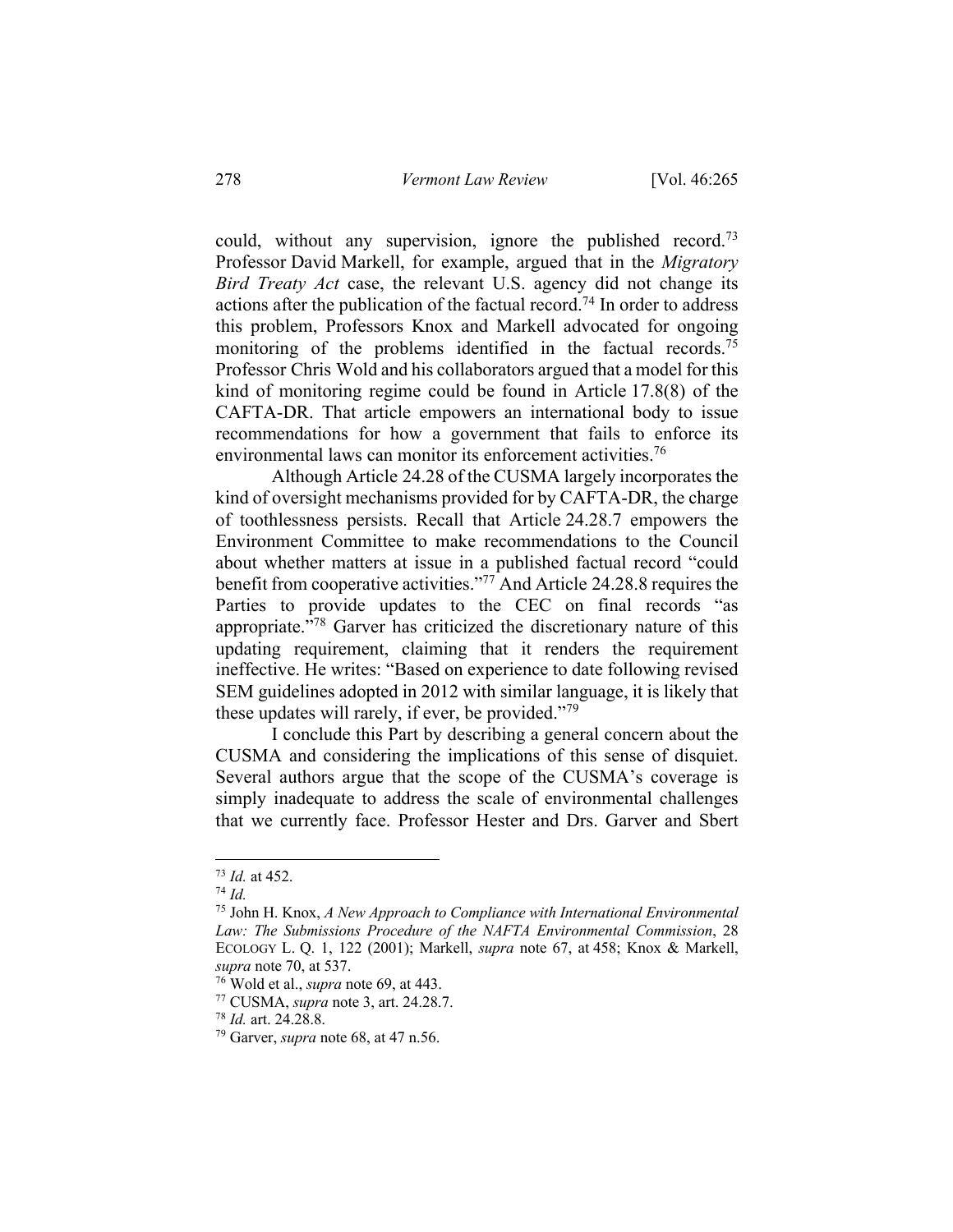express this concern in their contributions to this special issue when they argue, respectively, that the CUSMA neither mentions climate change nor adheres to the principles of ecological law.<sup>80</sup> In another publication, Garver has put the point differently. In a recent article, he describes how the planetary ecological crisis has developed between 1994 and today, and concludes: "The trade and environment policy regime of CUSMA-USMCA perpetuates an approach that remains blind to, and ineffective in confronting, the most pressing ecological challenges that global and regional trade and investment help drive."81 One might infer from this criticism and the others identified in this Part that engagement with the SEM process is a waste of time and resources. Yet, submissions continue to be made. The next Part will provide a theoretical framework that will justify this continuing activity and respond to some of the criticisms identified in this Part.

#### III. THE SEM: THEORY AND JUSTIFICATION

The above criticisms challenge the efficacy and legitimacy of the SEM. In order to respond to the charge that the SEM process is ineffective, we should consider the ways in which it *has* been effective. And once we understand in what measure the process has been effective, we will be able to see how the process should be considered legitimate. One measure of the process's efficacy can be seen in how governments have pursued discrete policy changes that responded to factual records. For example, in response to the record produced in the *Cozumel* case, the Mexican government instituted policies that limited the size of the proposed project and reduced the impacts of commercial shrimp farming in Nayarit. The policies also led to the cleanup of a lead smeltery in Tijuana and to greater efforts to reduce illegal logging in Sierra Tarahumara.82

Commentators have offered two general explanations for why governments have pursued these kinds of policy changes in response

<sup>80</sup> Tracy D. Hester, *Saved by Silence: Climate Change, Treaty Lacunae, and the U.S.- Mexico-Canada Agreement*, 46 VT. L. REV. 240, 240 (2021); Geoffrey Garver & Carla Sbert, *Looking at NAFTA's Replacement Through the Lens of Ecological Law*, 46 VT. L. REV 200, 201 (2021). 81 Garver, *supra* note 68, at 41.

<sup>82</sup> Knox & Markell, *supra* note 70, at 527.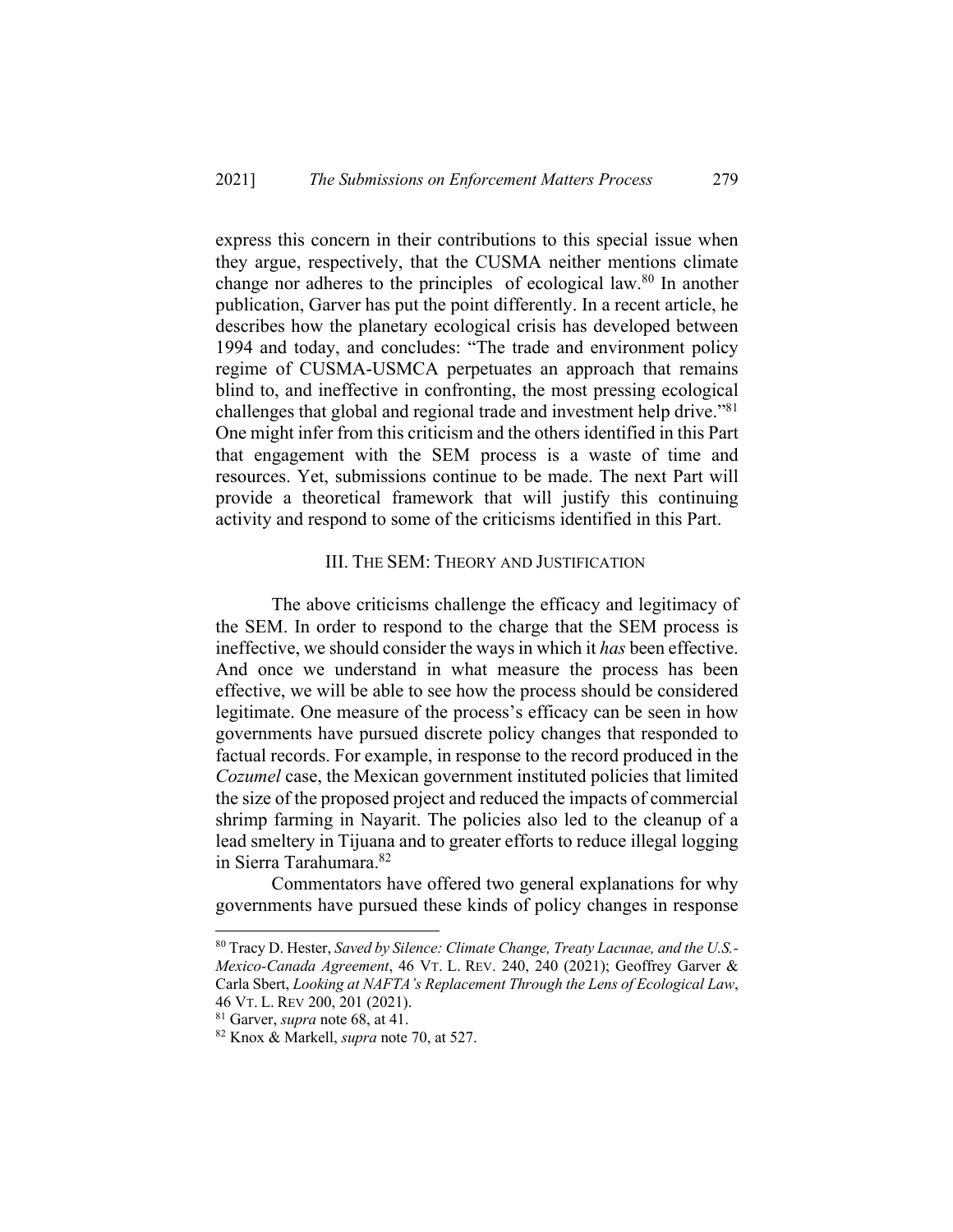to factual records. Some scholars have argued that the SEM process casts an international spotlight on a given state's failure to enforce its environmental laws.<sup>83</sup> According to these authors, when a state's actions are the target of a factual record, the resulting media attention exposes governments to domestic repercussions (e.g., the threat of electoral defeat) $84$  and international repercussions (e.g., the risk that international partners will withdraw from cooperative ventures).85 Other scholars have described the SEM process as a "fire alarm" procedure that has advantages relative to an investigative system that is under centralized control.<sup>86</sup> Fire alarms, in the domestic and international context, enable private actors to identify problems that governments either miss or choose not to act upon. According to this group of scholars, when private actors pull a fire alarm, by for instance, initiating the SEM process, they provide governments with incentives to  $act.<sup>87</sup>$ 

This Article's theory of the SEM will account for the process's policy successes and will respond to the legitimacy, efficacy, and relevance concerns identified by the process's critics. In the first section of this Part, I will apply Brunnée and Toope's interactional theory of international law to the SEM process to explain why it should be considered legitimate and effective. In the second section, I will apply network theory to the CUSMA's institutions and the SEM to address concerns about the relevance of the treaty and process. I will conclude that government and civil society actors can, through regulatory networks associated with the CUSMA, address the enormity of the ecological crisis that confronts us, even if the treaty itself is relatively modest in its scope.

<sup>83</sup> *See* Raustiala, *supra* note 5, at 260 (explaining that the citizen submission procedure of the NAAEC offers a focus on enforcement of domestic environmental law by permitting any individual or NGO to file a submission with the Secretariat of the CEC).

<sup>84</sup> Raymond MacCallum, *Evaluating the Citizen Submission Procedure Under the North American Agreement on Environmental Cooperation*, 8 COLO.J. INT'L ENV'T L. & POL'Y 395, 422 (1997).

<sup>85</sup> David G. Schiller, *Great Expectations: The North American Commission on Environmental Cooperation Review of the Cozumel Pier Submission*, 28 UNIV. MIA. INTER-AMERICAN L. REV. 437, 474 (1997).

<sup>86</sup> Raustiala, *supra* note 5, at 257.

<sup>87</sup> *Id.* at 264.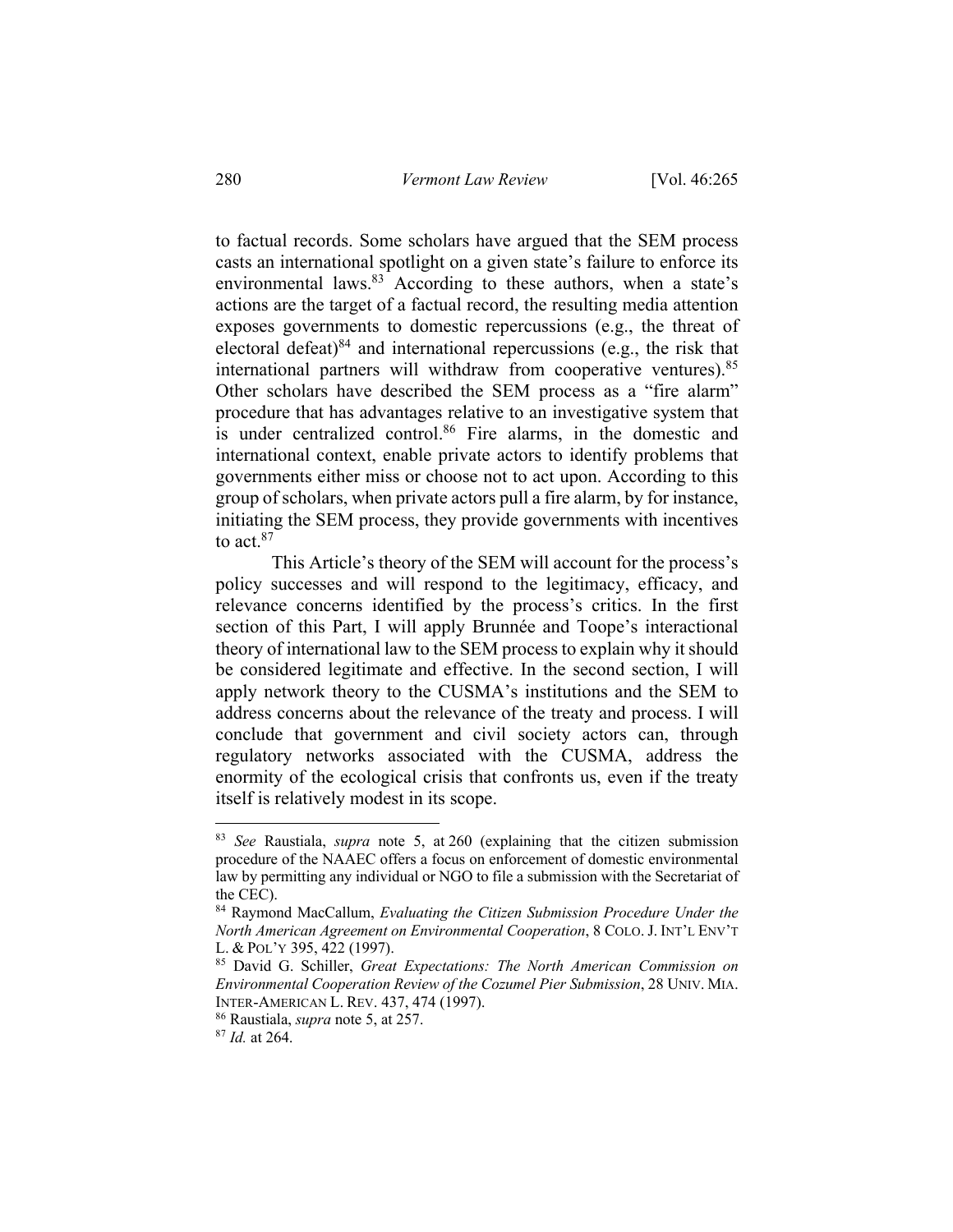### *A. The Interactional Theory of International Law and the SEM*

Brunnée and Toope find inspiration for their theory in Professor Lon Fuller's work. According to Fuller, laws that conform to the rule of law address themselves to citizens in ways that create a relationship of reciprocity between lawgiver and citizen.<sup>88</sup> This relationship of reciprocity is the basis of a given legal order's legitimacy.89 If a lawgiver undermines this relationship, through for instance, acting like a tyrant, the resulting governance order is no longer one of law and the citizen has no obligations of fidelity towards it.90 Building on these insights, Brunnée and Toope write:

> [W]ithin *all* systems of legal normativity, even state systems of law, social norms are constructed through rhetorical activity and social practice, producing increasingly influential mutual expectations or shared understandings of actors. In turn, if these shared understandings are reinforced through action based upon Fuller's criteria of legality, it becomes possible to generate obligation, or fidelity to law.91

Brunnée and Toope extend these ideas of legality and reciprocity to the international sphere when they stress that "law is only possible within specific times and places where actors have developed certain basic understandings about what they hope to achieve together."<sup>92</sup> When these basic understandings are present and when specific legal forms exist through which parties can reason together and reinforce their

<sup>91</sup> BRUNNÉE & TOOPE, *supra* note 4, at 34.

<sup>88</sup> *See* Roderick A. Macdonald, *The Fridge Door Statute*, 47 MCGILL L.J. 36, 36–37 (2001) (noting that according to a Fullerian framework, laws offer hypotheses of interaction that citizens can construct and interpret).

<sup>89</sup> *See* JEREMY WALDRON, DIGNITY,RANK, AND RIGHTS 53 (2012) (calling this aspect of Fuller's conception of the rule of law "self-application"). 90 *See* KRISTEN RUNDLE, FORMS LIBERATE: RECLAIMING THE JURISPRUDENCE OF

LON L FULLER 3 (2012) ("If a lawgiver fails to observe the requirements of the internal morality of law, the legal subject can justifiably withdraw her fidelity because, as an agent and bearer of dignity, she cannot be expected to comply with the lawgiver's demands in the face of such disrespect for her status.").

<sup>92</sup> *Id.* at 42.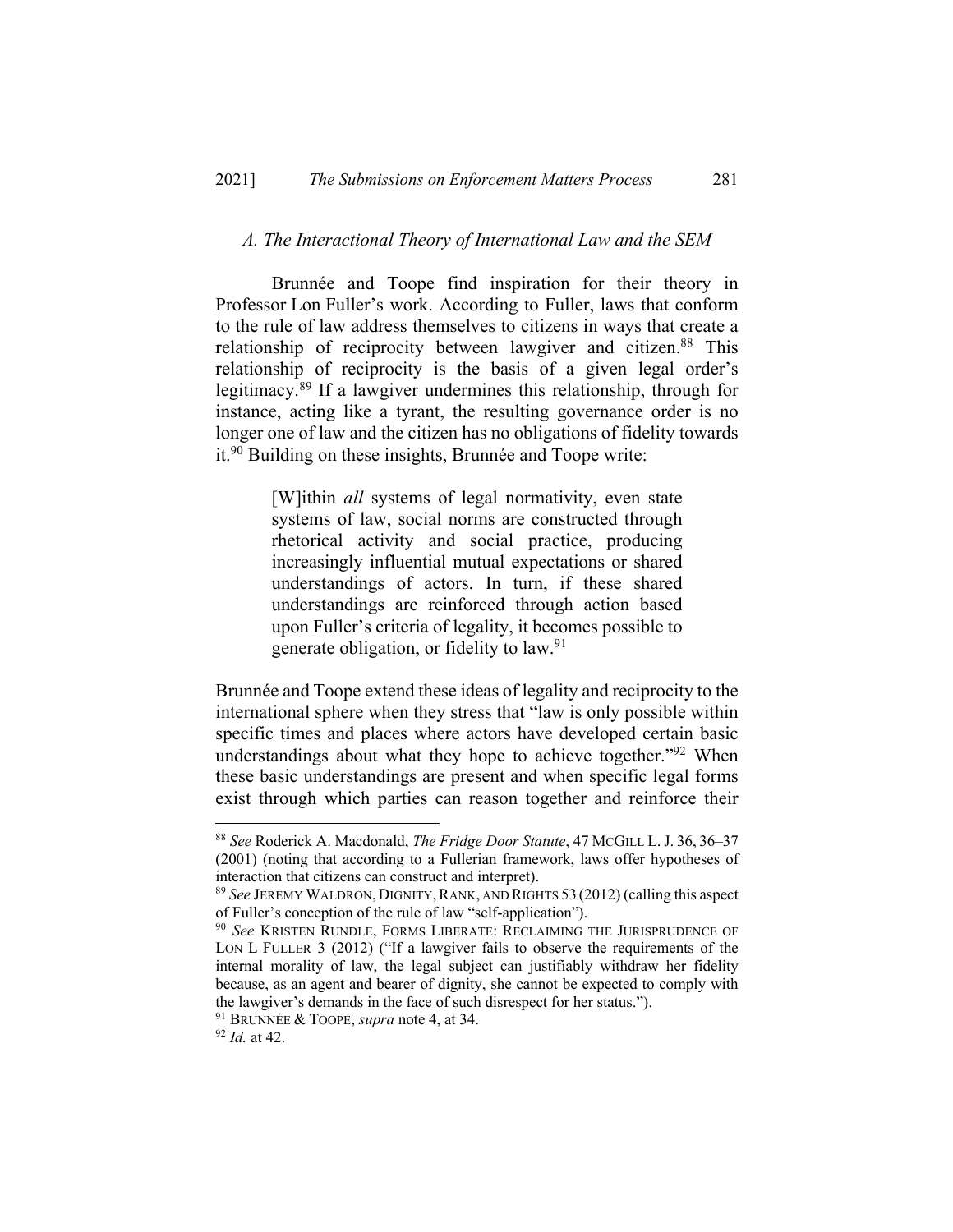mutual obligations, legal relations in the international sphere come to exist.93

The authors stress that the participants in this law-making exercise are diverse and include actors other than states. The relevant non-state actors include "[i]nternational organizations, NGOs, corporations, informal intergovernmental expert networks, and a variety of other groups [that] are actively engaged in the creation of shared understandings and the promotion of learning amongst states and other international actors."<sup>94</sup> Moreover, Brunnée and Toope justify considering "soft law" (i.e., "non-binding political instruments such as declarations, resolutions, and programs of action<sup>195</sup>) as law, even if a particular soft law instrument is not incorporated into the binding decisions of formal adjudicative bodies.<sup>96</sup> According to Brunnée and Toope, the norms of soft law can be considered to be law because when they "are rooted in shared understandings and adhere to the conditions of legality, they generate fidelity."<sup>97</sup>

Brunnée and Toope further draw from Fuller the conditions or requirements of legality. Two are particularly relevant for present purposes. According to the first, "legal norms . . . must be general, providing for rules, rather than *ad hoc* decisions, that prohibit, require, or permit certain conduct."<sup>98</sup> A second requirement of legality states that "[l]aw should avoid contradiction, not requiring or permitting and prohibiting at the same time."<sup>99</sup> When a legal regime satisfies these, and other requirements of legality, those who are subject to the regime develop "an internalized sense of obligation."100 Moreover,

<sup>99</sup> *Id.*

<sup>93</sup> *Id.*

<sup>94</sup> *Id.* at 45.

<sup>95</sup> Dinah Shelton, *Soft Law in* ROUTLEDGE HANDBOOK INT'L L. 68, 68 (David Armstrong ed., 2008) (noting that states do not consider soft law to be law but further arguing that the contrast between soft law and law may not be "as significant as expected.").

<sup>96</sup> BRUNNÉE & TOOPE, *supra* note 4, at 51.

<sup>97</sup> *Id.*

<sup>98</sup> Jutta Brunnée & Stephen J. Toope, *Norm Robustness and Contestation in International Law: Self-Defense against Nonstate Actors*, J. OF GLOB. SEC. STUD. 73, 75 (2019).

<sup>100</sup> *Id.* at 75. BRUNNÉE & TOOPE, *supra* note 4, at 6 (providing the full list of Fuller's criteria of legality: generality, promulgation, non-retroactivity, clarity, non-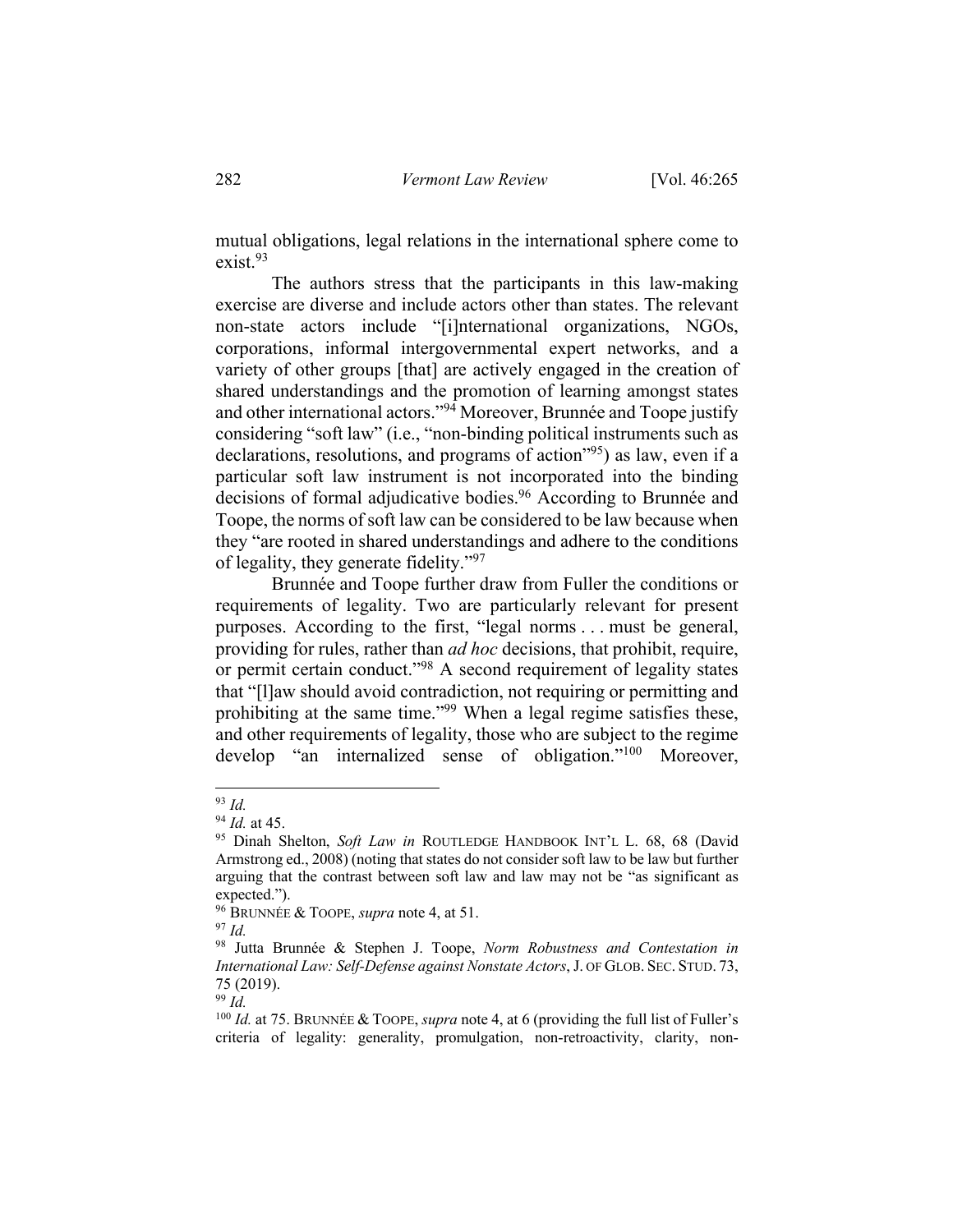communities of practice develop around the relevant sets of rules. Members of these communities engage in practices of legality, which involve "continually testing social norms against the requirement of legality" and allow for the production, maintenance, and alteration of legal norms. $101$ 

Brunnée and Toope's interactional conception of international law allows us to frame and respond to criticisms of the SEM process. Recall that according to Garver, the process is flawed because it involves a conflict of interest, as the Parties are subject to the process and, through their representatives on the Council, can shape it. This kind of conflict of interest can yield the first failure of legality identified above: although the SEM process's rules governing the production and publication of factual records appear to be *general norms*, they can yield *ad hoc decision-making* when the parties do not view themselves to be meaningfully constrained by the rules. The narrowing of factual records, discussed above, provides perhaps the clearest example of this kind of failure. The conflict of interest that Garver identifies can also violate the second requirement of legality identified above, namely the injunction against contradiction. One might argue that a contradiction arises because although the SEM process purports to empower citizens and NGOs to investigate the parties, the parties determine whether a factual record goes forward, and thus, the process can in some cases be disempowering.

To respond to these challenges, I first note that according to Brunnée and Toope (and Fuller), "the criteria of legality do not operate like an on-off switch."<sup>102</sup> The authors argue, for example, that "a given norm may be more or less clear."<sup>103</sup> In general, the degree to which a given norm fails to satisfy a legality requirement depends on what Brunnée and Toope call the "continuing practice of legality."<sup>104</sup> This kind of practice involves "a constant contestation over the appropriate application of a posited legal norm. If the norm becomes unable to meet the criteria of legality for any reason . . . or if it is simply ignored

contradiction, not asking the impossible, constancy, and congruence between rules and official action).

<sup>101</sup> Brunnée & Toope, *supra* note 98, at 75.

<sup>102</sup> *Id.* at 76.

<sup>103</sup> *Id.*

<sup>104</sup> *Id.*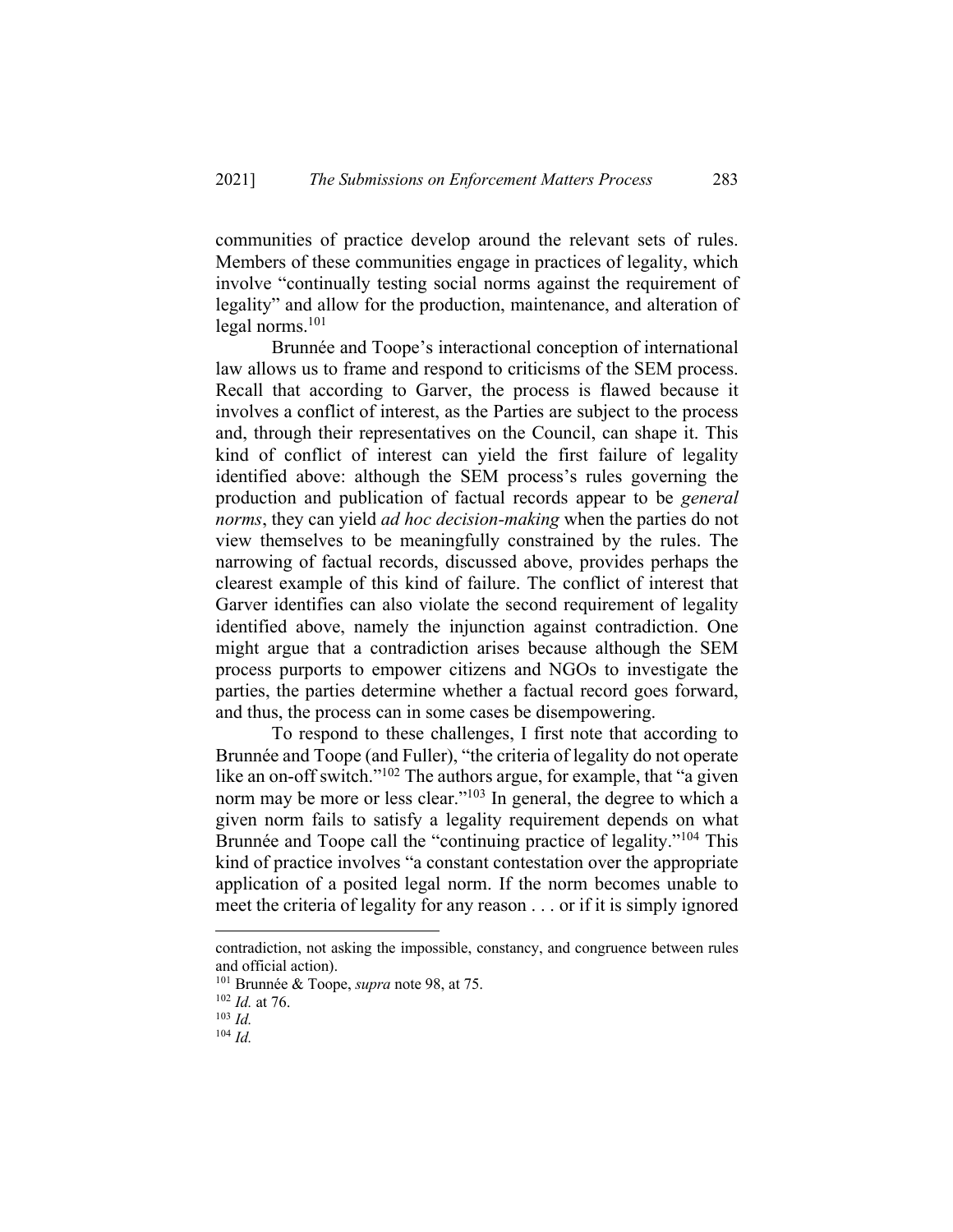in practice, the norm may be effectively contested and displaced or replaced by another norm."105 As a result, whether a given legal norm is illegitimate, in the sense that it manifestly contradicts the requirements of legality, depends on how the community of practice interprets and applies the norm.

When applied to the rules governing the production of factual records, the foregoing analysis suggests that the SEM process should only be considered to be illegitimate when it fails in significant measure to satisfy the criteria of legality. For the process to be considered illegitimate, in this sense, it is not sufficient that the Parties' power over the process *can be* exercised in ways that reduce the apparently general rules to forms of *ad hoc* decision-making. Nor is it sufficient that rules that appear to empower citizens to hold the Parties to account, may in some situations disempower them. Instead, as we have just seen, Brunnée and Toope's framework would require one to examine the relevant community's interpretive practices*,* to determine whether these norms are illegitimate. In this context, the practices in question are those of the SEM's communities. It is their practices that will determine whether there has been a significant failure of legality that renders the process and its norms illegitimate.

The relevant practices include review processes undertaken by CEC institutions, and the activities of the Parties and civil society. Under the NAAEC, the Council's practice of narrowing records was subject to pointed criticism by the JPAC, including by means of an "advice letter," and in response to the attention drawn to the practice, the Council refrained from engaging in it.<sup>106</sup> Moreover, as a result of a consultation process, interpretive guidelines were developed that expressly rejected a proposal to codify the practice of narrowing factual records.<sup>107</sup> These actions by institutions within the CEC limited the extent to which the process could undermine the above-identified requirements of legality. Of course, if the Parties were to systematically act in ways that put the process's legitimacy in doubt, civil society actors would likely cease to have recourse to the SEM

<sup>105</sup> *Id.*

<sup>106</sup> John H. Knox, *Fixing the CEC Submissions Procedure: Are the 2012 Revisions Up to the Task?*, 7 GOLDEN GATE UNIV. ENV'T L. J. 81, 88 (2014).

 $10^7$  *Id.* at 102–03.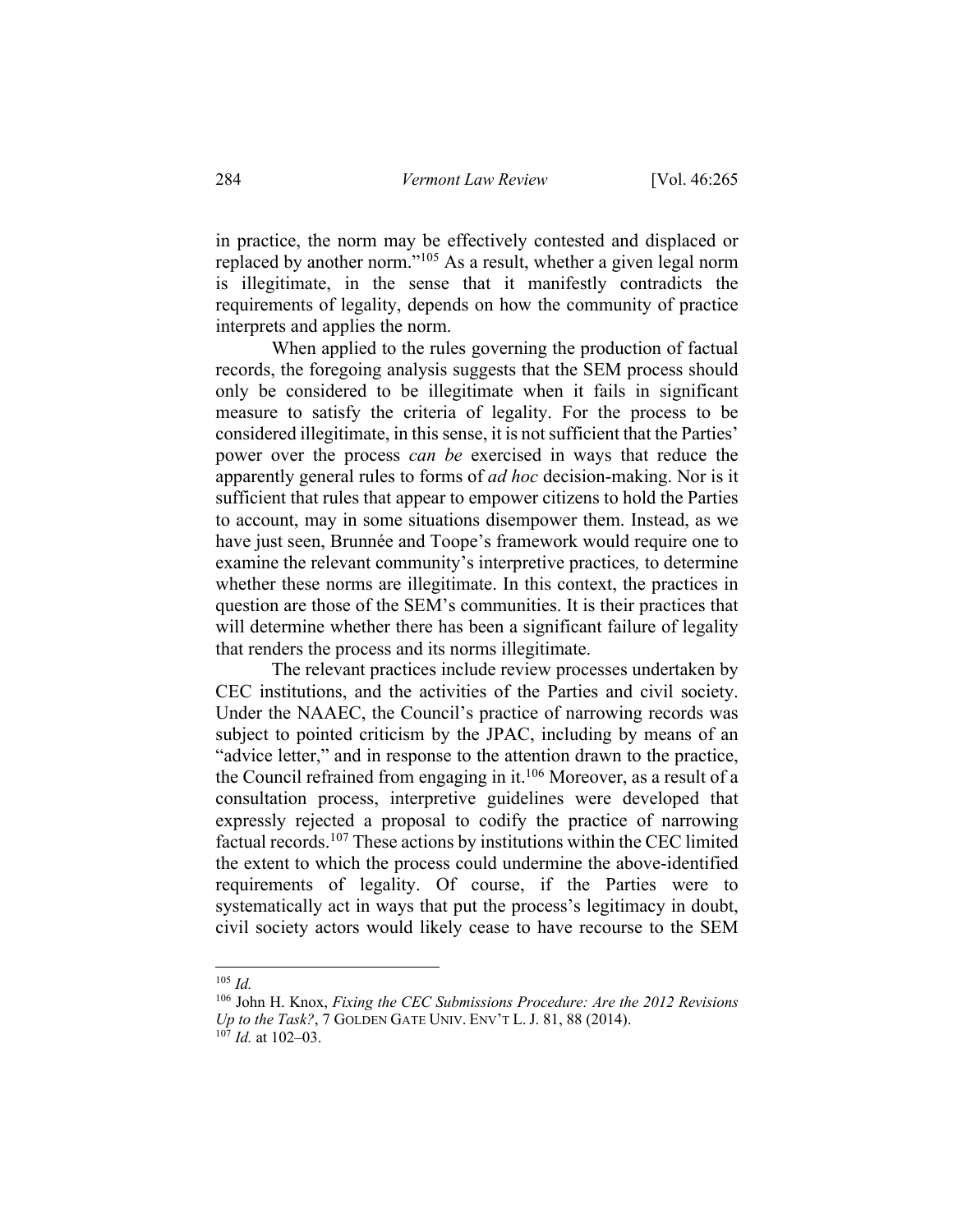because it would be perceived to be illegitimate. The practices of the CEC's institutions, the Parties, and civil society will, therefore, determine whether the SEM process continues to be considered legitimate.

I conclude this section by answering the criticism that the SEM process is toothless. Recall that according to Brunnée and Toope's framework, the fact that an international regime does not provide for enforcement through an adjudicative body does not mean that the rules under that regime fail to be legal in nature. Nor does non-enforcement through these bodies mean that a rule is ineffective. The history of the SEM process supports their analysis. We have seen above that in some circumstances the SEM process has been effective at changing state behavior, and that its successes have depended on the practices of state and non-state actors, rather than formal enforcement mechanisms. Moreover, although a Party has discretion as to whether it will update a given factual record, pursuant to Article 24.28.8 of the CUSMA, this does not render the requirement to update ineffective. Instead, its effectiveness will be determined by the internal practices of the CEC (including periodic reviews) and by the practices of non-state actors (including the JPAC, NGOs, and academics) that monitor the CEC's activities. None of these actors can *compel* a Party to provide an update, but they can criticize a Party for failing to do so. They can thus encourage a recalcitrant Party to update a factual record, by shining a spotlight on its inaction.

Finally, Article 24.29 creates a mechanism for addressing concerns about the SEM process and its operations. Article 24.29.1 provides that "Parties shall at all times endeavor to agree on the interpretation and application of this Chapter, and shall make every effort through dialogue, consultation, exchange of information, and if appropriate, cooperation to address any matter that might affect the operation of this Chapter."108 Article 24.29.2 further provides that "[a] Party (the requesting Party) may request consultations with any other Party (the responding Party) regarding any matter arising under this Chapter  $\dots$  ."<sup>109</sup> A persistent failure to issue updates or a consistent practice of narrowing factual records would fall within the express

<sup>108</sup> CUSMA, *supra* note 3, art. 24.29.1.

<sup>109</sup> *Id.* art. 24.29.2.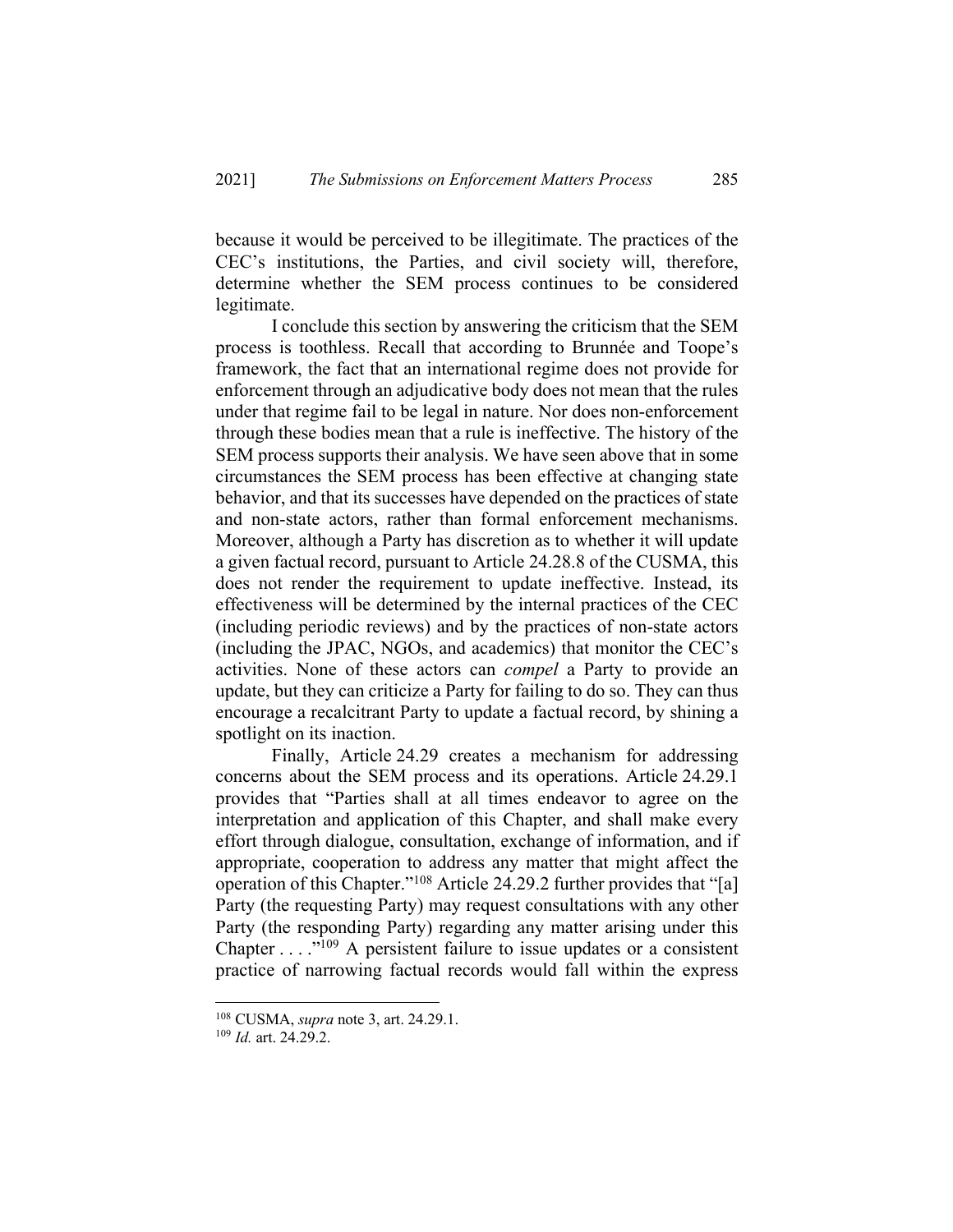language of these articles, as each would be a "matter" that involves the "operation of this Chapter."110 Any other action that undermined the effective operation of the SEM process would similarly be covered by these articles. The CUSMA provides, therefore, a setting for Brunnée and Toope's "practices of legality." And in the context of the SEM, these practices can determine whether the relevant interpretive community will consider the process under the CUSMA to be legitimate and effective.

### *B. Network Theory and the SEM*

The previous section answered specific challenges to the SEM process by placing the criticisms and the responses to them in the context of a general theory of international law. In this section, I will invoke a second theory in order to respond to the general concern, identified above, that the processes and goals of the CUSMA and SEM are insufficient to address the full magnitude of the climate crisis. The ambitions of this section are modest. I aim only to show that the CUSMA facilitates the creation of networks within which state and non-state actors can interact, and that these interactions may spur action on a scale broader than what the CUSMA itself envisages. To make this claim, I draw upon transnational network theory.

Transnational network theorists argue that relationships among states are increasingly shaped by interactions among actors from various states who work within the legislative, adjudicative, and administrative branches of their respective states.<sup>111</sup> According to Professor Anne-Marie Slaughter, a network conception of international relations sees:

a world of governments, with all the different institutions that perform the basic functions of government legislation, adjudication, implementation—interacting both with each other domestically and also with their

<sup>&</sup>lt;sup>110</sup> *Id.* arts. 24.29.1–24.29.2.<br><sup>111</sup> Kal Raustiala. *The* 

<sup>111</sup> Kal Raustiala, *The Architecture of International Cooperation: Transgovernmental Networks and the Future of International Law*, 43 VA. J. INT'L L. 1, 3–4 (2002–2003).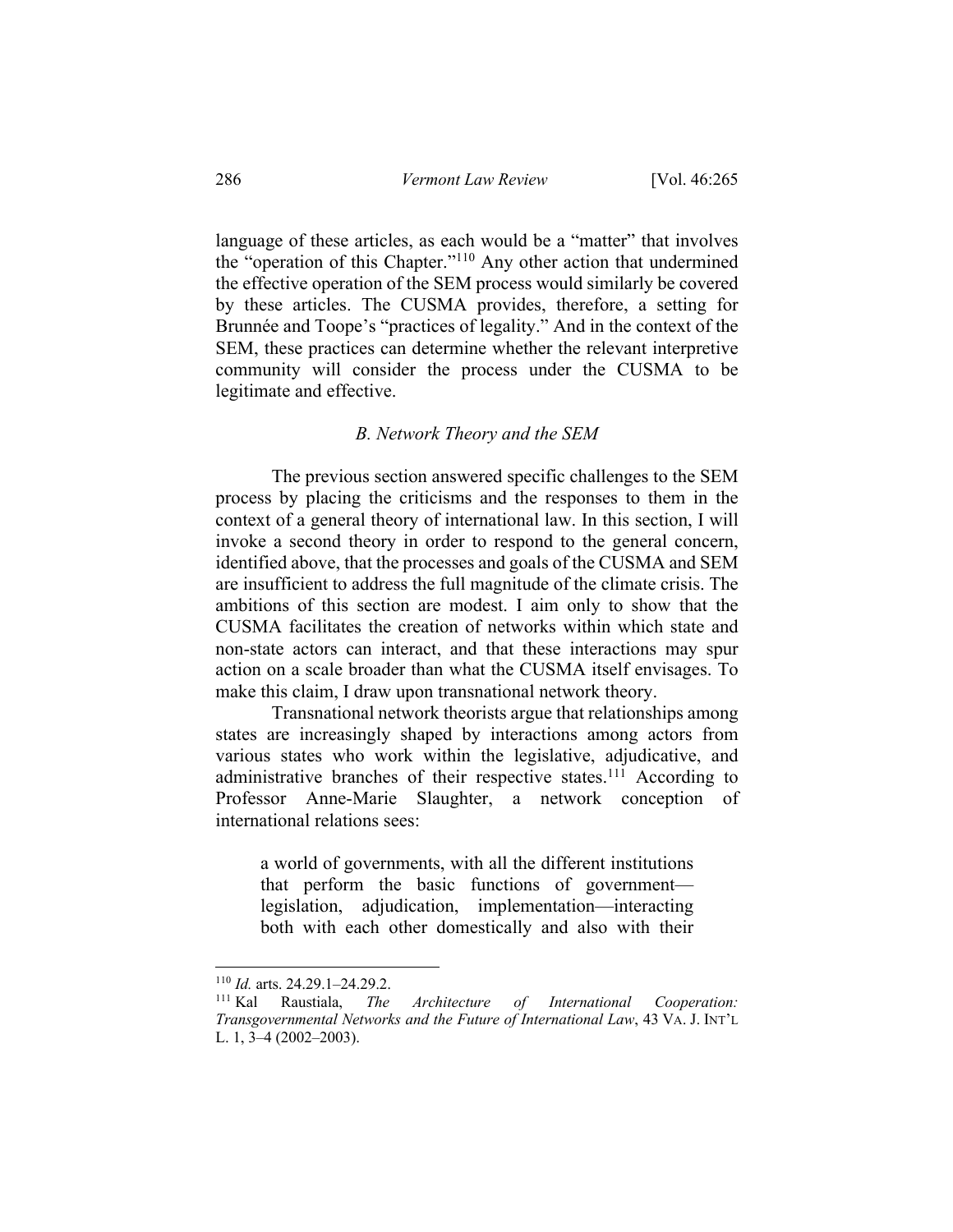## foreign and supranational counterparts.<sup>112</sup>

Network theorists further argue that international law is often made effective through the shared understandings and interactions of actors in the legislative, administrative, and judicial branches of multiple states, who draw on these interactions to influence their respective states.<sup>113</sup>

The structure of the CEC provides spaces for networks to form, and actors within these networks can effect changes to environmental policy beyond what the CUSMA itself specifically envisages. For example, the CEC facilitates interactions among the member states' environmental ministries, particularly in the Council.<sup>114</sup> The breadth of the Council's activity within the CEC flows in part from the ambitions of the institution. As Knox and Markell note, the CEC was designed to be the first organization that could address any environmental issue arising anywhere on the continent.<sup>115</sup> The mandate of the Council under the NAAEC was commensurately broad, as under article 10, it could make recommendations on an open-ended list of topics.<sup>116</sup> The Council's mandate under the ECA is similarly

<sup>112</sup> ANNE-MARIE SLAUGHTER, A NEW WORLD ORDER 5 (2004).

<sup>113</sup> *See, e.g.*, *id.* (showing that many courts around the world follow United States, European Union, South African, and Canadian constitutional court precedent on issues of environmental policy, corporate governance, etc.); Harold Hongju Koh, *Transnational Legal Process*, 75 NEB. L. REV. 181, 200 (1996) (noting that states' long-term self-interests are better served by cooperation with the international community).

<sup>114</sup> *See, e.g.*, Mark S. Winfield, *North American Pollutant Release and Transfer Registries: A Case Study for Environmental Policy Convergence*, in GREENING NAFTA: THE NORTH AMERICAN COMMISSION FOR ENVIRONMENTAL COOPERATION 38, 50 (David L. Markell & John H. Knox eds., 2003) (explaining how the CEC played a large role in the facilitation of Mexico-Canada-U.S. environmental policies like Pollutant Release and Transfer Registers (PRTRs)).

<sup>115</sup> *See id.* at 46 (showing how the CEC has the power to collect and analyze data and develop recommendations on environmental issues).

<sup>116</sup> *Id.* at 50. The Council has issued an annual report on North American pollutant releases and transfers that analyzes data from the jurisdictions in the U.S. and Canada and compares the performance of facilities. These reports provoked media attention, have incentivized actors to respond, and have enabled NGO monitoring of facilities. Moreover, the Council put public pressure on the Mexican government to implement a mandatory PRTR system and provided technical and financial support. *Id.*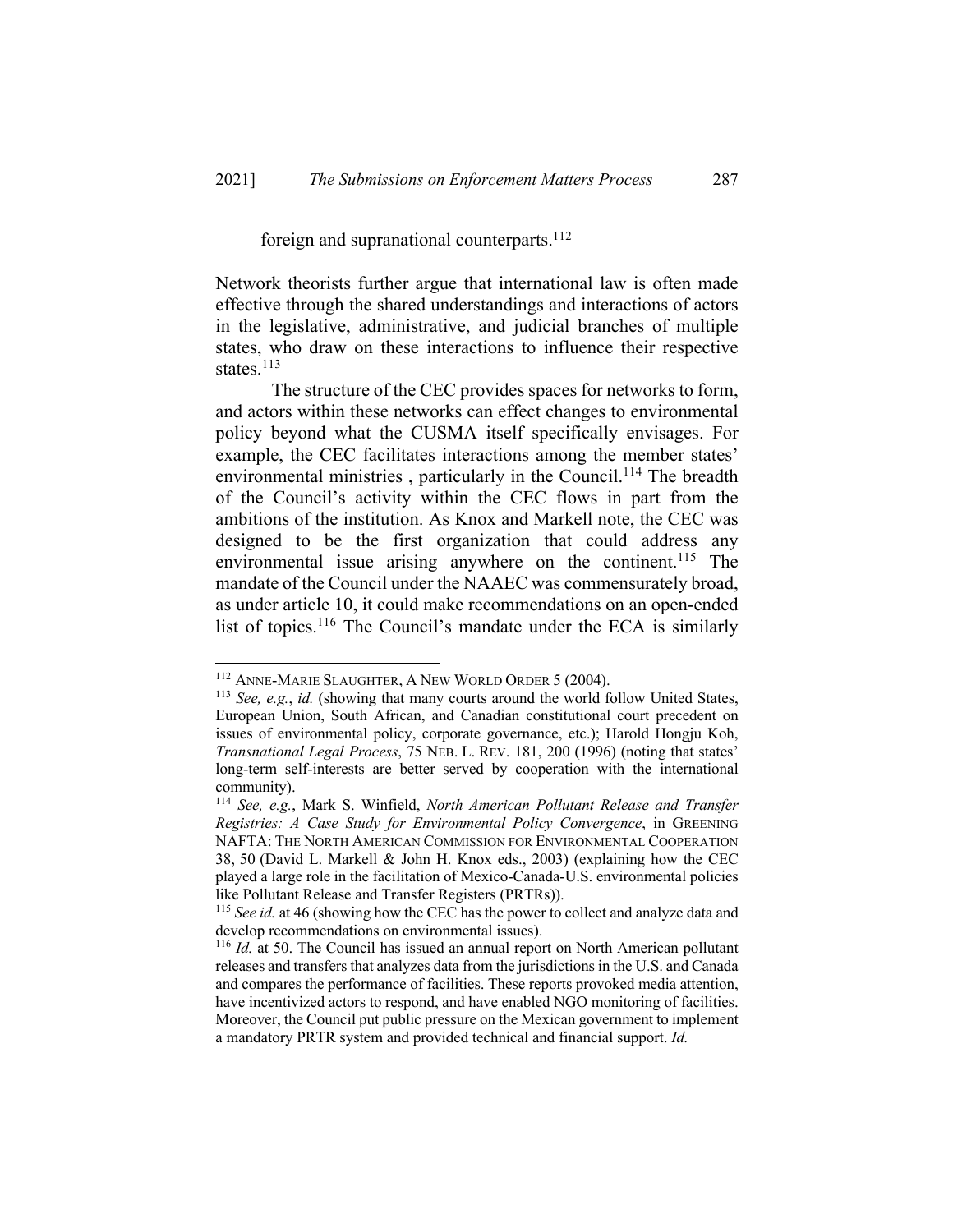open-ended. Article 4.1(j) provides that the Council may "consider and develop recommendations regarding transboundary and border environmental issues."<sup>117</sup> Article 4.1(k) provides that the Council may "consider and develop recommendations on any other environmental topic as the Council may decide."118 As a consequence, the composition of the Council and its mandate provide opportunities for representatives of the member states to exchange open-ended ideas about environmental regulation. Network theorists would predict that what the state representatives learn from these forums will shape their states' actions in other contexts of international environmental regulation, particularly where these contexts involve dense and overlapping regulatory regimes.<sup>119</sup>

Authors have extended network analysis to include non-state actors, including the kinds of civil society actors who would participate in the SEM process. Slaughter, for example, has recently written that "individuals, businesses, charities, civic organizations, criminal syndicates, universities, and all other actors we recognize in our national space . . . are all, like government officials and agencies equally capable of creating networks and operating as nodes within those networks."120 The SEM process facilitates this kind of network activity. Commentators have shown that environmental activists from member countries have filed submissions together and collaborated on initiatives related to the procedure, including letter-writing

<sup>117</sup> ECA, *supra* note 27, art. 4.1(j).

<sup>118</sup> *Id.* art. 4.1(k). The Secretariat's reporting powers have been narrowed. The Secretariat was authorized under Article 13 of the NAAEC to prepare a report on any matter within the scope of the annual program, without council authorization, and on any other environmental matter related to the cooperative functions of the NAAEC, unless the council objected by a 2/3 vote. NAAEC, *supra* note 20, art. 13.1. By contrast, Article 4.3 of the CUSMA provides that the Council "may instruct the Secretariat to prepare a report on the state of the environment in North America." CUSMA, *supra* note 3, art. 4.3. And Article 5, which sets out the Secretariat's powers, does not mention any independent authority to prepare reports on environmental matters. *Id.* art. 5.

<sup>119</sup> *See* Karen J. Alte & Kal Raustiala, *The Rise of International Regime Complexity*, 14 ANN. REV. L. & SOC. SCI. 329, 331 (2018) (discussing the concept of a *regime complex* that has these features).

<sup>&</sup>lt;sup>120</sup> ANN-MARIE SLAUGHTER, THE CHESSBOARD AND THE WEB: STRATEGIES OF CONNECTION IN A NETWORKED WORLD 23 (2017).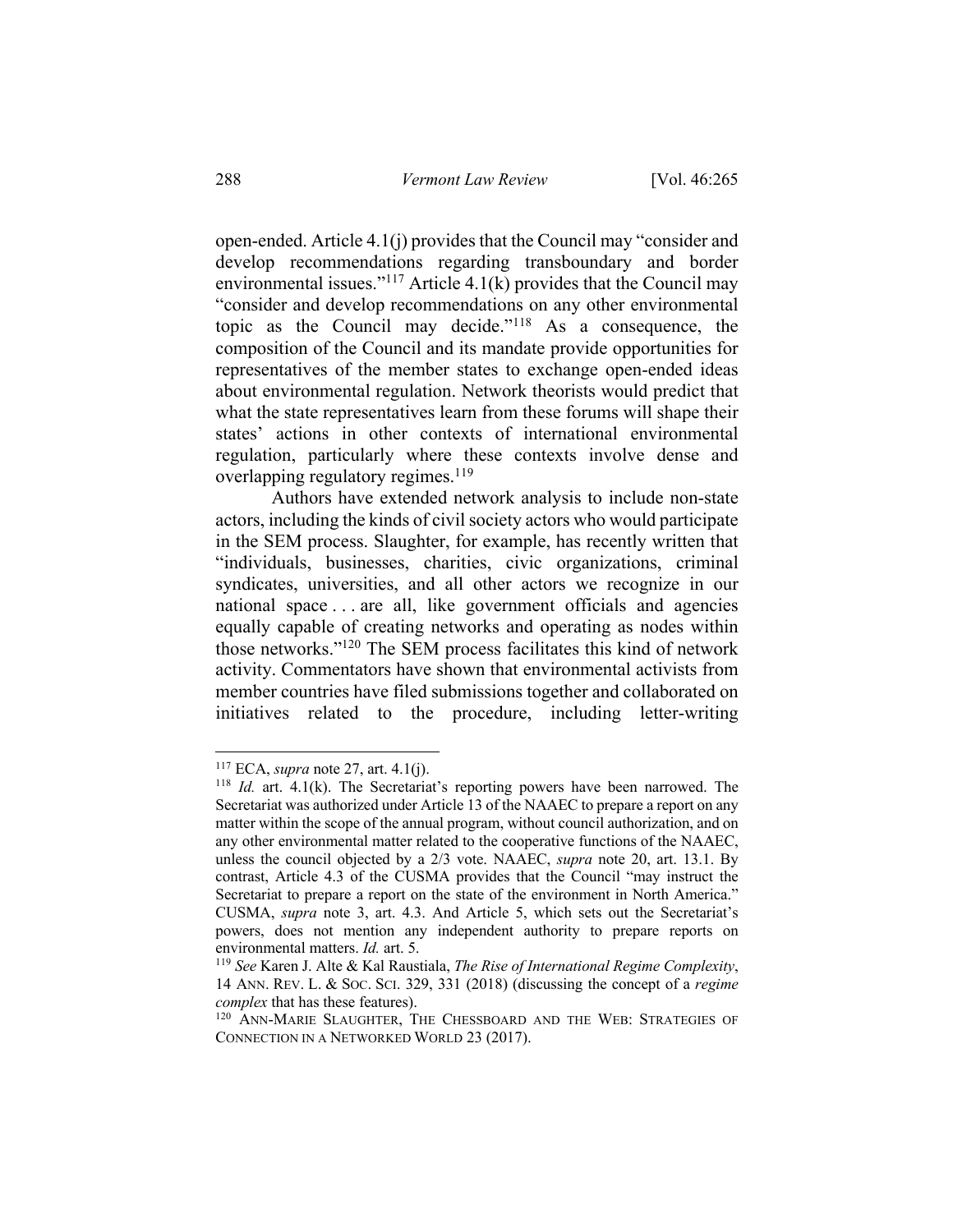campaigns.<sup>121</sup> These coalitions of environmental groups have created networks, and used the SEM process to "mobilize support for their cause, force the attention of government on normative matters, and increase pressure on government to change its policies in ways it had previously resisted."<sup>122</sup>

According to Professor Raul Pacheco-Vega, these kinds of activities strengthen networks. He writes that the NGOs who participate in the SEM "share information and transfer knowledge, thereby building stronger, more robust advocacy coalitions."123 I understand Pacheco-Vega to be arguing that these strengthened coalitions can engage effectively in advocacy beyond the SEM process. As a consequence, they, like their governmental counterparts in the Commission, can use their experiences in the relatively circumscribed institutional context of the CUSMA to address pressing environmental issues in other regulatory contexts.

## **CONCLUSION**

This article has described how CUSMA has changed the SEM process, identified criticisms of the process, provided a theoretical account of the SEM, and responded to the criticisms of it. In conclusion, I note that the CUSMA could have introduced more sweeping changes to the SEM. It could, for instance, have reduced the potential for conflicts of interest by drawing on the example of CAFTA-DR and providing that only one of the Party representatives on the Council could authorize the creation of a factual record. Ultimately, however, the CUSMA and ECA evidence the Parties'

<sup>121</sup> Knox & Markell, *supra* note 70, at 528. *See also* JONATHAN GRAUBART, LEGALIZING TRANSNATIONAL ACTIVISM: THE STRUGGLE TO GAIN SOCIAL CHANGE FROM NAFTA'S CITIZEN'S PETITIONS 1, 3–4 (Penn State Univ. Press, 1st ed. 2008) (noting how coalitions of activist groups have made use of the citizen submissions process).

<sup>122</sup> Jonathan Graubart, *'Legalizing' Politics, 'Politicizing' Law: Transnational Activism and International Law*, 41 INT'L POL. 319, 336 (2004).

<sup>123</sup> Raul Pacheco-Vega, *Transnational Environmental Activism in North America: Wielding Soft Power through Knowledge Sharing?*, 32 REV. POL'Y RSCH. (SPECIAL ISSUE: TRANSBOUNDARY NATURAL RESOURCE GOVERNANCE IN NORTH AMERICA), 146, 150 (2015).